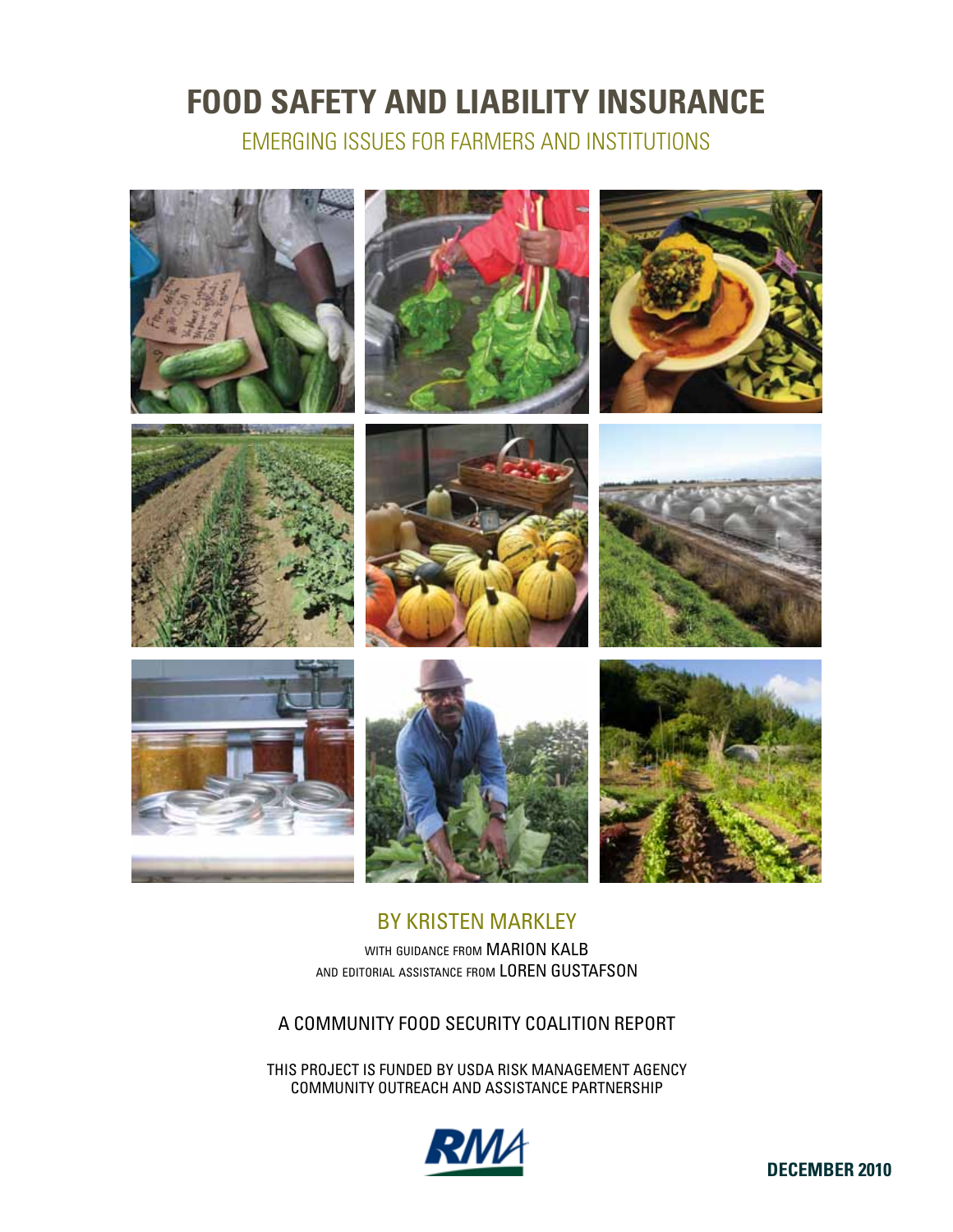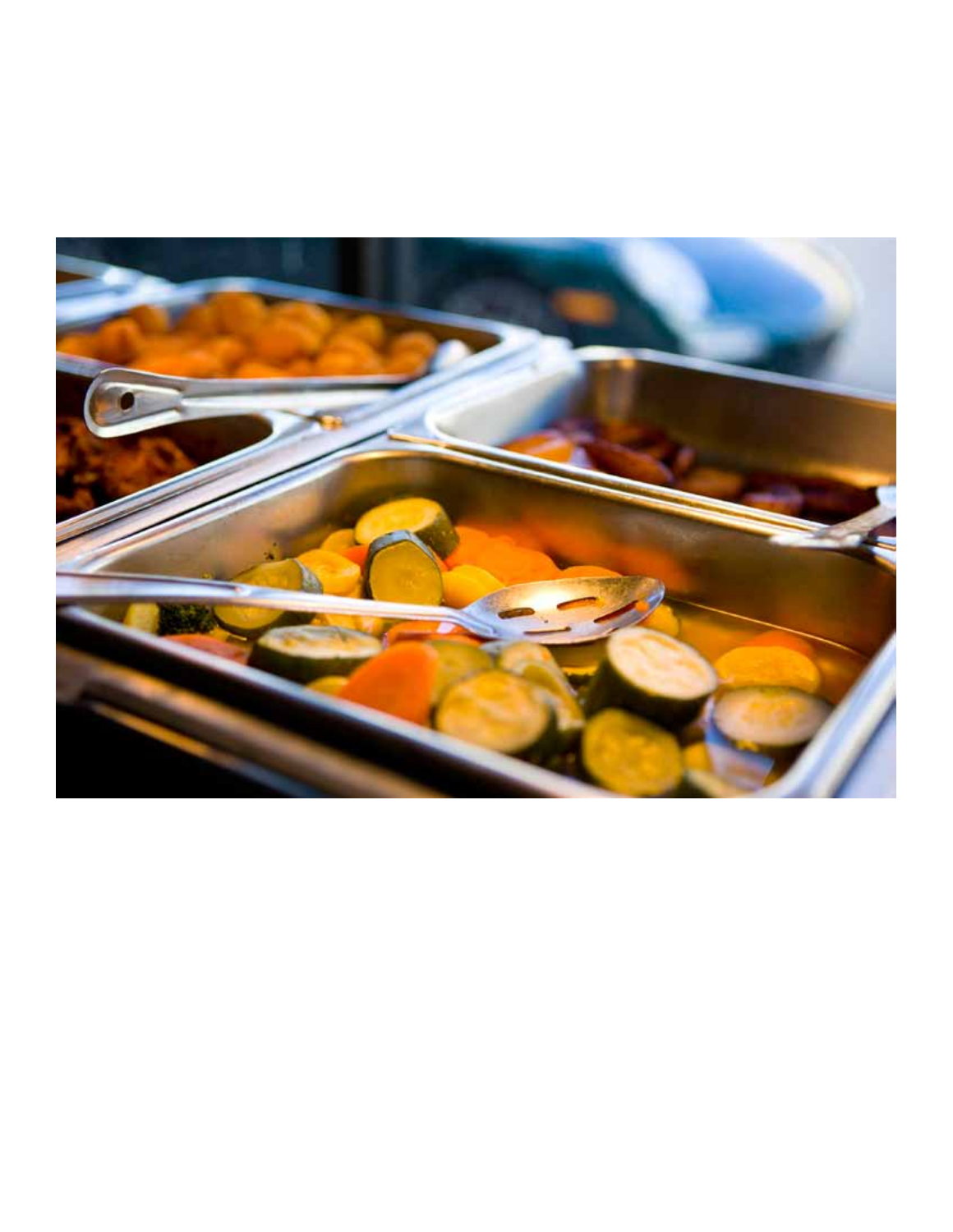# **TABLE OF CONTENTS**

| ACKNOWLEDGMENTS                                               | 2              |
|---------------------------------------------------------------|----------------|
| <b>ABOUT CFSC</b>                                             | $\overline{2}$ |
| <b>EXECUTIVE SUMMARY</b>                                      | 3              |
| A NOTE ABOUT THE FDA FOOD SAFETY MODERNIZATION ACT            | $\overline{4}$ |
| THE PROJECT                                                   | 6              |
| <b>FOOD SAFETY STANDARDS</b>                                  | $\overline{7}$ |
| APPROACHES AND CRITICAL ISSUES                                | $\mathcal{G}$  |
| PRODUCERS' CURRENT FOOD SAFETY PROCEDURES                     | 9              |
| <b>INSTITUTIONS' FOOD SAFETY REQUIREMENTS</b>                 | 11             |
| LIABILITY INSURANCE COVERAGE AND REQUIREMENTS                 | 12             |
| GROUP-BASED APPROACHES TO FOOD SAFETY AND LIABILITY INSURANCE | 14             |
| PROACTIVE APPROACHES TO FOOD SAFETY AND LIABILITY INSURANCE   | 16             |
| <b>RECOMMENDATIONS</b>                                        | 17             |
| <b>FOOD SAFETY RESOURCES</b>                                  | 18             |
| <b>LIABILITY INSURANCE RESOURCES</b>                          | 26             |
| APPENDIX: HIGHLIGHTS OF FARMER ASSESSMENTS                    | 27             |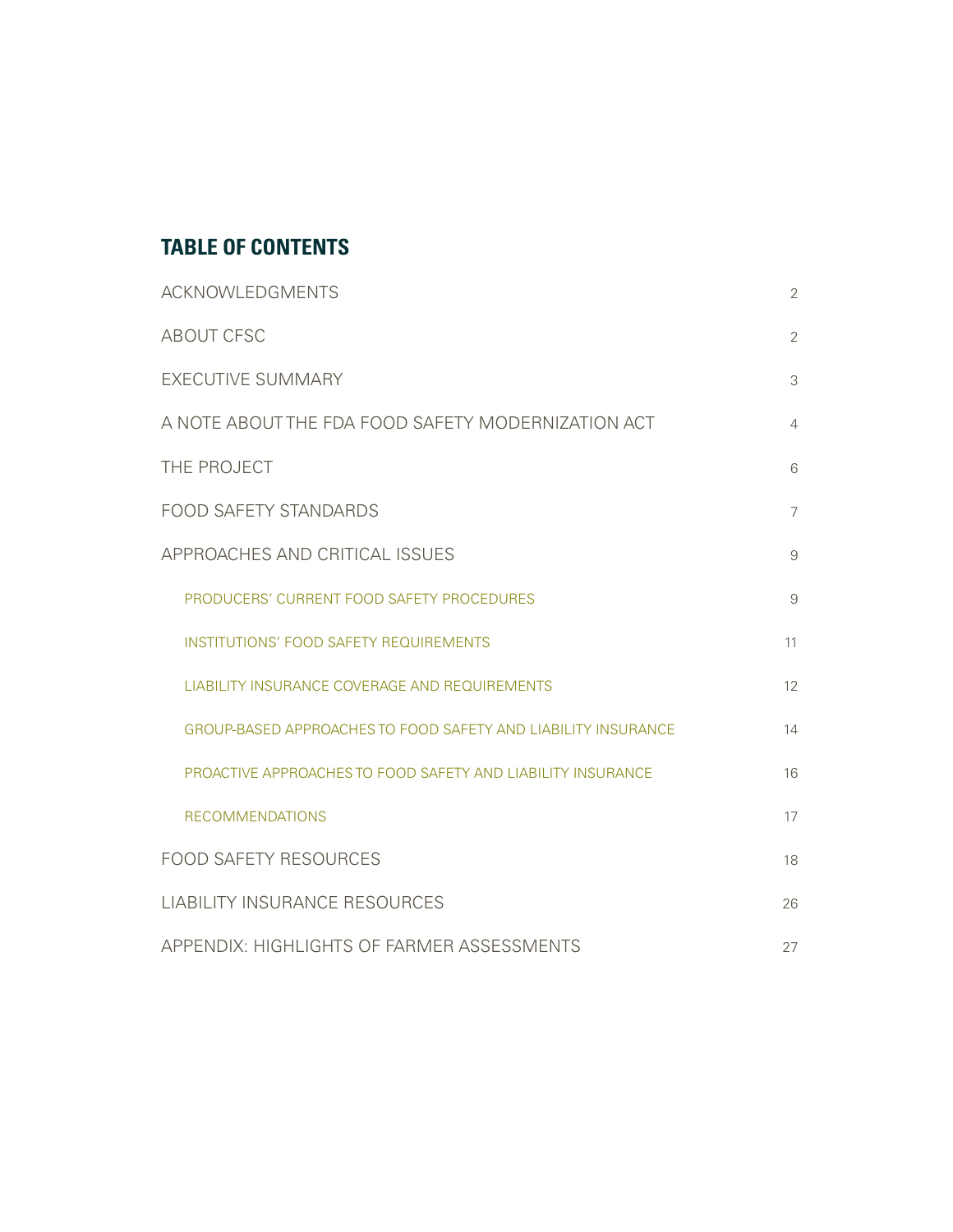## **ACKNOWLEDGMENTS**

Many thanks to the farmers who participated in the assessments, to the USDA Risk Management Agency for funding this project, and to the following partner organizations:

- Agriculture and Land-Based Training Association (ALBA)
- Community Alliance with Family Farmers (CAFF)
- Jubilee Project (JP)
- Maine Organic Farmers and Gardeners Association (MOFGA)
- New Entry Sustainable Farming Project (NESFP)

Thanks also to Steve Warshawer of the Wallace Center National Good Food Network for commenting on a draft version of this report, to Megan Lott of CFSC for sharing updates and insights on federal food safety legislation, and to Marne Coit of Greenfield Research & Consulting LLC for survey work and information development.



PHOTO CREDIT: ALBA

## **ABOUT CFSC**

#### WHAT IS CFSC?

Founded in 1994, the Community Food Security Coalition (CFSC) is a non-profit 501(c)(3) membership-based national coalition governed by a 15-member Board of Directors. The Coalition is at the hub of current efforts to re-think, re-organize, and renew the nation's food system. We are committed to creating equitable, healthful, sustainable, self-reliant and community-based food systems through policy advocacy, education, research and organizing.

#### WHAT IS CFSC'S MISSION?

The Community Food Security Coalition catalyzes food systems that are healthy, sustainable, just, and democratic by building community voice and capacity for change.

#### WHAT HAS THE COALITION BEEN DOING?

The Coalition has played a pioneering role in the farm to cafeteria arena, creating the first and only National Farm to School Network (in conjunction with the Urban and Environmental Policy Institute at Occidental College) and a National Farm to College Program. As part of this work,

the Coalition has organized five national farm to cafeteria conferences. It has also organized or participated in numerous training workshops, programs and conferences and developed many resources for farmers, agricultural professionals, food service operators and others regarding the nuts and bolts of building successful farm to cafeteria programs.

#### WHERE CAN I LEARN MORE?

Check out the following websites:

THE COMMUNITY FOOD SECURITY COALITION, www.foodsecurity.org

CFSC'S NATIONAL FARM TO COLLEGE PROGRAM, www.farmtocollege.org

THE NATIONAL FARM TO SCHOOL NETWORK, www.farmtoschool.org, sponsored by the Urban and Environmental Policy Institute (UEPI) at Occidental College and CFSC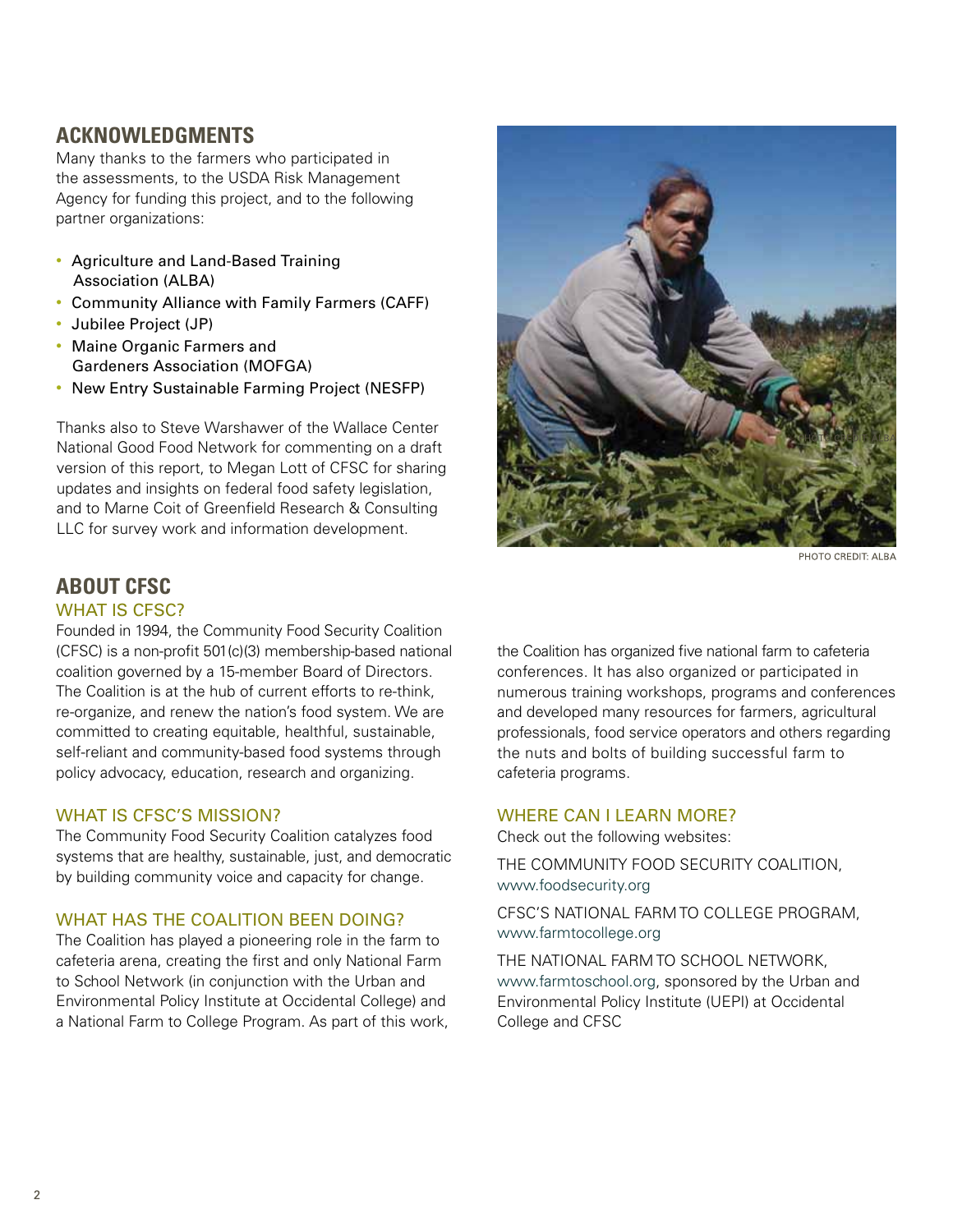## **EXECUTIVE SUMMARY**

Concerns about food safety and about liability insurance can affect institutions' willingness to purchase products from local, limited resource or small-scale farms. To address this limiting factor, CFSC began studying these issues in the fall of 2009.

With assistance from its project partners, CFSC conducted assessments with 25 farmers based in different regions around the country during January, February, and March 2010. More than half of them (60%) indicated that their customers currently have no food safety program requirements, and nearly half (48%) said that no one involved in their farm operation keeps records of their food safety practices. Most of them (72%) said that they did carry product liability insurance.

CFSC also found that the voluntary Good Agricultural Practices (GAP) guidelines issued by the FDA and USDA in 1998 are now required by some food service management companies. Others accept third party inspections or simply require GAP training (not certification). "Self-operated" institutions reported food safety requirements ranging from no requirements to GAP certification. Some companies and institutions require \$5 million of insurance coverage—far more than the \$1 million policies typically held by small producers.

Based on these findings, CFSC concludes that many small and limited resource producers seeking to increase their markets with institutional buyers will need assistance in finding adequate product liability insurance and in meeting requirements for food safety procedures. These producers may also need assistance in understanding and complying with new food safety requirements and regulations.

The recommendations in this report emphasize proactive and cooperative attention to food safety and liability insurance issues. For example, farmers should identify food safety risks and develop plans to address them. Food service operators should work with local extension educators and other agricultural professionals to make sure growers have the information and tools that they need to address food safety concerns. If needed, growers' organizations should help farmers take a group approach to food safety and product liability requirements. These actions can help to reduce food safety risks and allow small and limited resource producers to continue to grow.



PHOTO CREDIT: MOEGA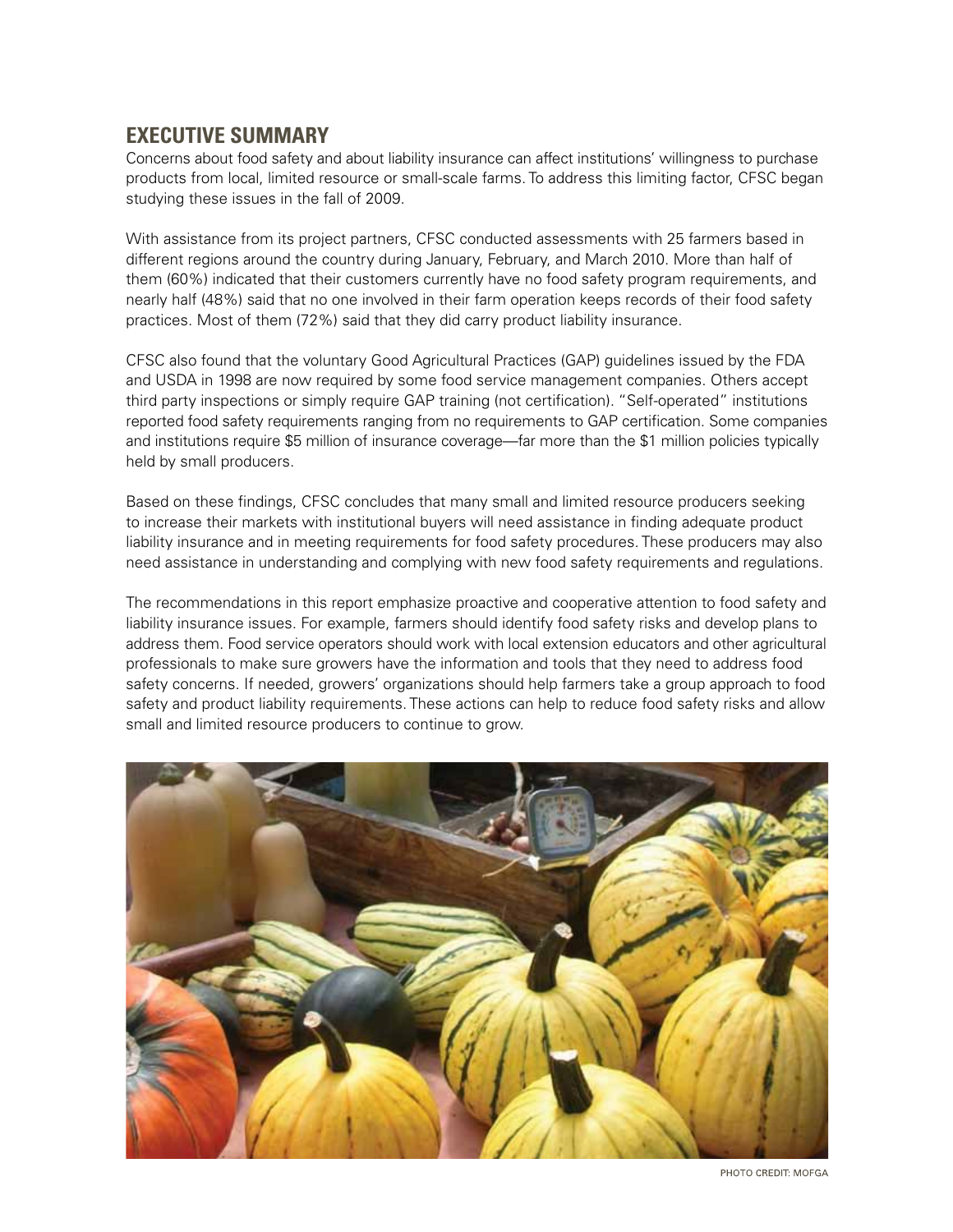# **A NOTE ABOUT THE FDA FOOD SAFETY MODERNIZATION ACT**

This project was carried out before the United States Congress passed the FDA Food Safety Modernization Act (FSMA) at the end of 2010 during the 111th Congress. While it is too soon to know the full effects of this new law, it will certainly focus increased attention on food safety standards and practices. Analyzing the provisions and potential effects of this new law is beyond the scope of this report, but some understanding of the law as it affects small and mid-scale producers will be helpful in contextualizing this report and its recommendations.

For consumers, the growing trend towards healthy, fresh, locally sourced foods improves food safety by providing the opportunity to know their farmers and processors, to choose products based on these relationships, and to readily trace any problems should they occur. However, the industrial food system—characterized by supply chains and distribution systems that are long, complex, and difficult to trace—has long been plagued by food-borne pathogen outbreaks and widespread contamination. Recent food safety scares involving eggs, spinach, and tomatoes to name a few, have called attention to the dangers inherent to our modern industrialized food system.

As a result, food safety legislation that would expand mandatory food safety oversight—focusing mainly on expanding the Food and Drug Administration's (FDA) role in regulating and overseeing agriculture production and processing—gained strong support in

Congress. Currently the FDA regulates 80 percent of the food Americans eat, including produce, nuts, spices, cheese, and fish. The US Department of Agriculture (USDA) regulates meat and poultry products; and the two agencies share responsibility for egg safety. The bill passed by Congress—S. 510, the FDA Food Safety Modernization Act—aims to prevent food contamination by requiring facilities to maintain food safety plans, by enabling FDA to inspect food facilities more frequently, by providing authority to FDA to order mandatory recalls in the event of contamination, and by requiring the FDA to improve the traceability of foods to help investigators link contaminated food to processors, farms, and other facilities.

The Community Food Security Coalition believes that improving the FDA's capacity to conduct oversight in order to reduce the risk of food-borne illnesses is important. However, many of the provisions in the original bill did not take into account the diversity of agriculture or the different risks associated with various production and processing practices, and thus had the potential to be overly burdensome for small and medium-scale producers who have been instrumental in offering safer, more local alternatives to the current system.

As a result, advocates worked with Senators John Tester (D-MT) and Kay Hagan (D-NC) on an amendment to S.510 that would protect small and medium-scale producers and processing facilities that market their products directly to consumers from many hazard analysis and produce safety standard provisions in the bill. The Tester-Hagan

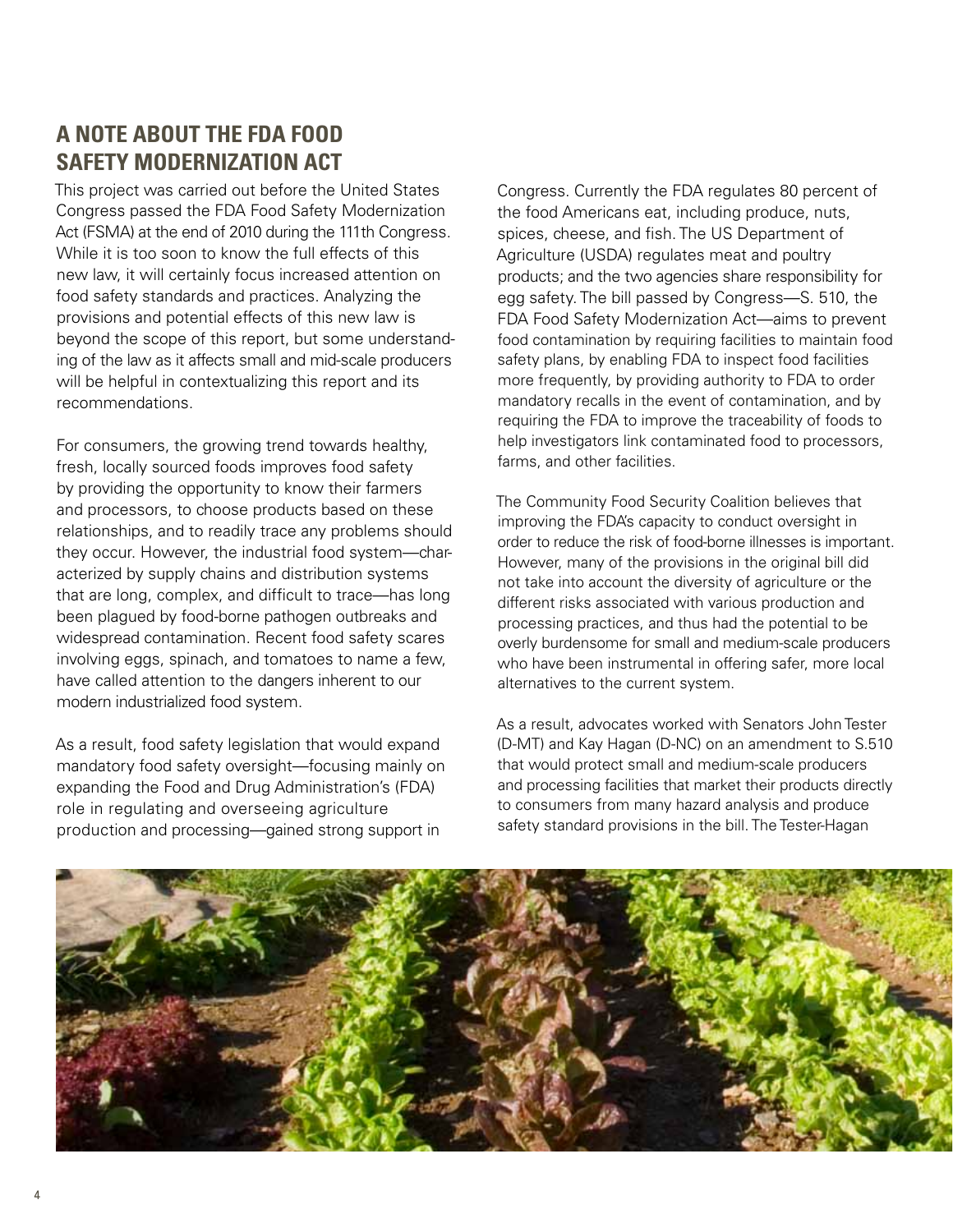amendment does not create an exemption from the current law or regulations; rather, the amendment clarifies existing law and provides a size appropriate and less costly alternative to Hazard Analysis Critical Control Point (HACCP) for farmers who:

- direct market more than 50% of their products directly to consumers, stores, or restaurants;
- have gross sales (direct and non-direct combined) of less than \$500,000; and
- sell to consumers, stores, or restaurants<sup>1</sup> that are in-state or within 275 miles.

Farmers who meet these qualifications must provide documentation that the farm is in compliance with state regulations, and the farm/facility must also prominently display the name and address of the farm/facility on its label or, for foods without a label, on a poster, sign, or placard at the point of purchase.

Congress passed S. 510 in December 2010 with the Tester-Hagan amendment fully intact. In addition to the Tester-Hagan amendment, the bill as passed includes several other amendments that support small and medium-scale producers in specific ways, including:

- The creation of a food safety training program for farmers, small processors and wholesalers;
- FDA is instructed to provide flexibility for small processors to minimize the burden of compliance with regulations;
- FDA is given authority to exempt farms engaged in low or no risk processing from new regulatory requirements; and
- Small farmers are not required to meet extensive traceability and recordkeeping requirements if they sell food directly to consumers or to grocery stores. Passage of the FDA Food Safety Modernization Act is the first major change to the nation's food safety laws since 1938, bringing food safety into the 21st century with scale-appropriate standards.

Given the range of concerns about food safety requirements expressed by the farmers in the assessments for this project, CFSC expects that many small and mid-scale farmers will encounter challenges in implementing some provisions of the new law. The information in this report should prove helpful in identifying some of these challenges and in helping farmers, institutions, food service management companies, and others work together to address them.

<sup>1</sup> According to Section 415 of existing Food Safety Regulations, "Restaurant" means a facility that prepares and sells food directly to consumers for immediate consumption, including entities in which food is provided to humans, such as cafeterias, lunchrooms, cafes, bistros, fast food establishments, food stands, saloons, taverns, bars, lounges, catering facilities, hospital kitchens, day care kitchens, and nursing home kitchens; and including entities in which food is provided to animals such as pet shelters, kennels, and veterinary facilities.

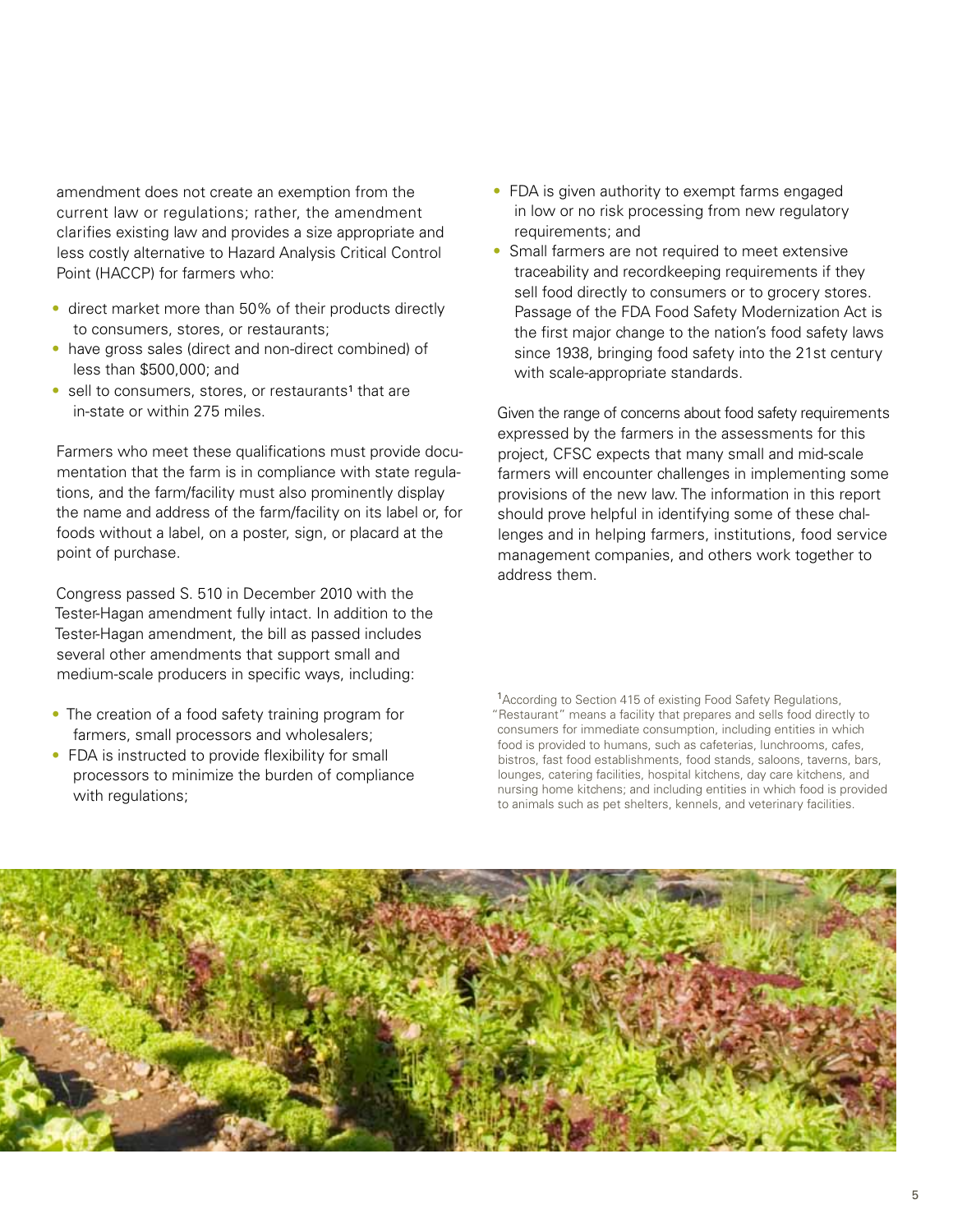## **THE PROJECT**

In its work with farm to institution programs over the past ten years, the CFSC has observed an on-going struggle around this question: How can small and limited resource farmers increase their institutional sales (and their profits) while meeting requirements for food safety practices and liability insurance? This question led to a project funded by the USDA Risk Management Agency (RMA) on "Food Safety and Liability Insurance Issues for Limited Resource Farmers Marketing to Institutions." CFSC directed this project from the fall of 2009 to the fall of 2010. The purpose was to increase limited resource producers' ability to market produce to local institutions by increasing their knowledge about the food safety and product liability insurance requirements of institutions and identifying practical solutions for these producers to address these requirements.

In this project, CFSC had the assistance of five partners:

- Agriculture and Land-Based Training Association (ALBA)
- Community Alliance with Family Farmers (CAFF)
- Jubilee Project (JP)
- Maine Organic Farmers and Gardeners Association (MOFGA)
- New Entry Sustainable Farming Project (NESFP).



PHOTO CREDIT: NESFP

Two of these organizations are based in California (ALBA and CAFF), one in Tennessee (JP), one in Maine (MOFGA), and one in Massachusetts (NESFP). (For more information about them, see the Food Safety Resources section of this report.) CFSC worked with these partners to gather information about these issues and to share that information with interested farmers, organizations, and institutions. In addition to this report, the Coalition produced a brochure (in English and Spanish) and an audio version (in Spanish) designed to help limited resource producers, agricultural professionals who work with them, and institutional food service operators understand these issues. CFSC and these partner organizations also organized a short course at their annual conference in October 2010 for those interested in learning more about this topic.

The goal of the project was to increase limited resource producers':

- knowledge about the food safety and liability insurance requirements of institutions;
- understanding of what the potential risks might be on individual farms and how to develop a food safety plan to address these risks;
- knowledge about available and potential options to address the food safety and insurance requirements of institutions;
- knowledge of available resources and programs to assist agricultural professionals and food service operators working on potential solutions to the obstacles for limited resource producers in marketing to local institutions; and
- understanding of the legislative and regulatory issues related to food safety.

To download this report, the brochure, and the audio version, visit www. foodsecurity.org. Look for Food Safety and Liability Insurance Resources on the Publications section of the website.

To view notes, slides, and handouts from the short course, visit http:// communityfoodconference.org/14/materials/#sc and scroll down to Food Safety and Liability Insurance Issues for Marketing to Institutions under "Short Course Materials."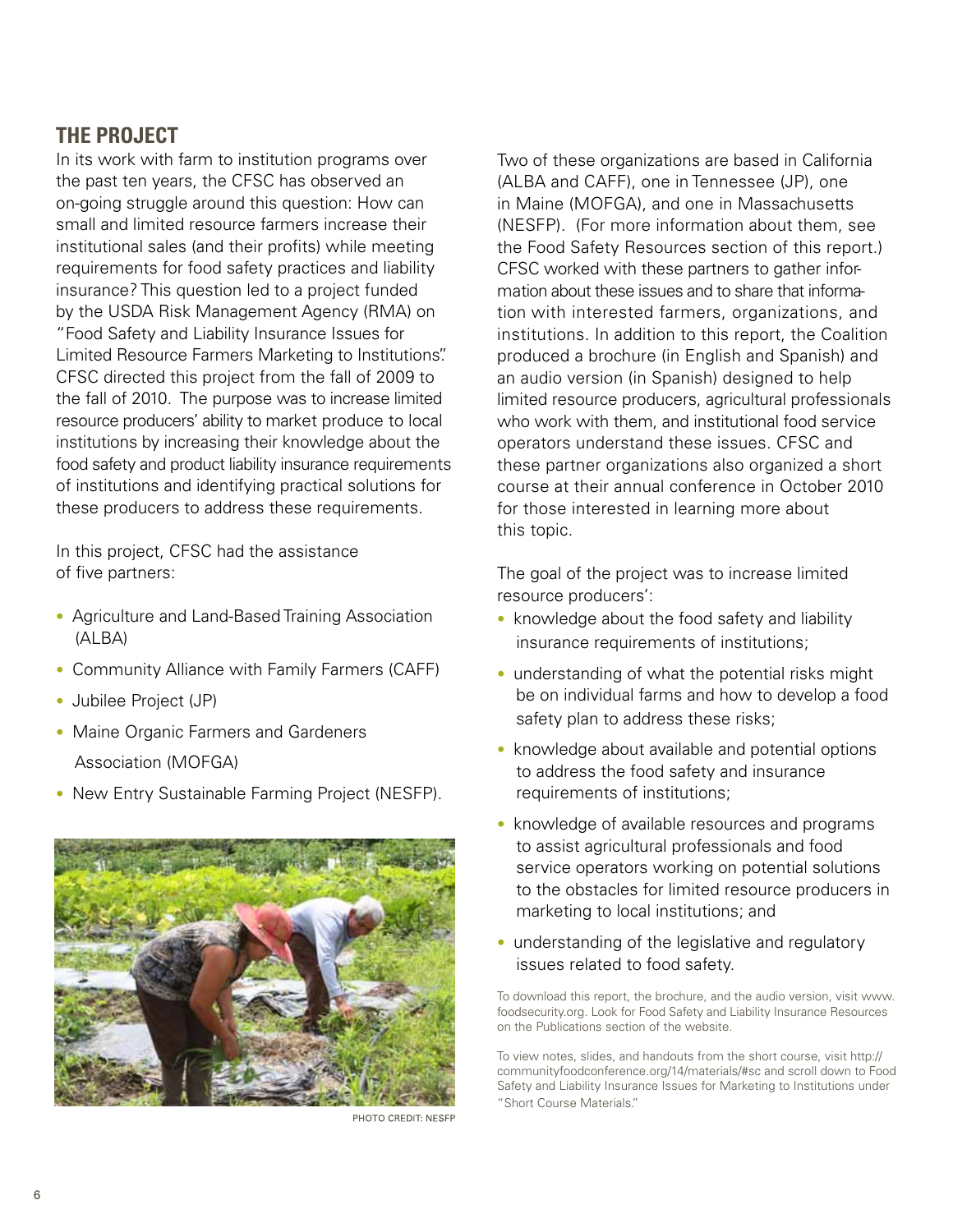#### **FOOD SAFETY STANDARDS:** LEGISLATIVE ISSUES, REGULATORY DEVELOPMENTS, AND INDUSTRY INITIATIVES

Understanding food safety issues involves understanding legislative and regulatory actions as well as food industry practices? In 1997, President Bill Clinton declared safety of fresh produce a priority and created the "Food Safety Initiative." One year later, the Food and Drug Administration (FDA) and

the Department of Agriculture (USDA) issued a Good Agricultural Practices (GAP) guidance document (Guide to Minimize Microbial Food Safety Hazards for Fresh Fruits and Vegetables). This guide serves as a common starting point for addressing food safety.<sup>3</sup> These voluntary guidelines outline ways to minimize microbial contamination during growing, harvesting, and packing fresh fruits and vegetables. They also include instructions on farm worker health and hygiene, sanitary facilities, manure management, irrigation and wash water quality, in addition to other activities (National Sustainable Agriculture Coalition [NSAC], 2009).

Farmers can self-document their compliance with these federal GAP standards. The federal guidelines can also serve as

the basis for a voluntary audit-based verification program—the Quality Through Verification Program administered by the USDA's Agricultural Marketing Service since 1999. Some wholesale buyers now require growers to be audited to ensure they are in compliance with GAP—turning the voluntary guidelines into de facto mandatory requirements. In addition, since 2007, all growers that sell fresh produce to federal food and nutrition programs through the USDA Fruit and Vegetable Program's Commodity Procurement Branch are required to pass a federal GAP audit with a score of 80% or higher (NSAC, 2009).

<sup>2</sup>The information in this section is excerpted and adapted from the Wallace Center National Good Food Network (NGFN) Food Safety FAQ (http://ngfn.org/resources/food-safety/food-safetyfaq#documentContent) and the National Sustainable Agriculture Coalition's (NSAC's) Food Safety on the Farm: Policy Brief and

GAP is flexible as a rubric for assessing pathogen risks on the farm, but GAP certification has been problematic for some small, mid-scale, and organic producers for whom the costs of physically adopting the GAP standards can be prohibitive. Larger growers can more easily absorb the costs and annual audit fees. A few states have created modest GAP



PHOTO CREDIT: ALBA

certification cost-share programs to address this issue, and a few other states have initiated technical assistance and outreach programs to help farmers implement them (NSAC, 2009).

Some private parties, including buyers and producer groups, have added requirements onto the federal GAP standards. These additional requirements are often referred to as supermetrics, and are generally audited by private firms. Some buyers use supermetrics to demonstrate their commitment to food safety, to exceeding the requirements of the GAP standards. These requirements often place producers at the nexus of conflicting mandates because

Recommendations, October 2009 (http://sustainableagriculture.net/wp-content/uploads/2008/08/NSAC-Food-Safety-Policy-Brief-October-2009.pdf).

<sup>&</sup>lt;sup>3</sup>The FDA quide is available at: http://www.fda.gov/Food/GuidanceComplianceRegulatoryInformation/GuidanceDocuments/ProduceandPlan-Products/ucm064574.htm.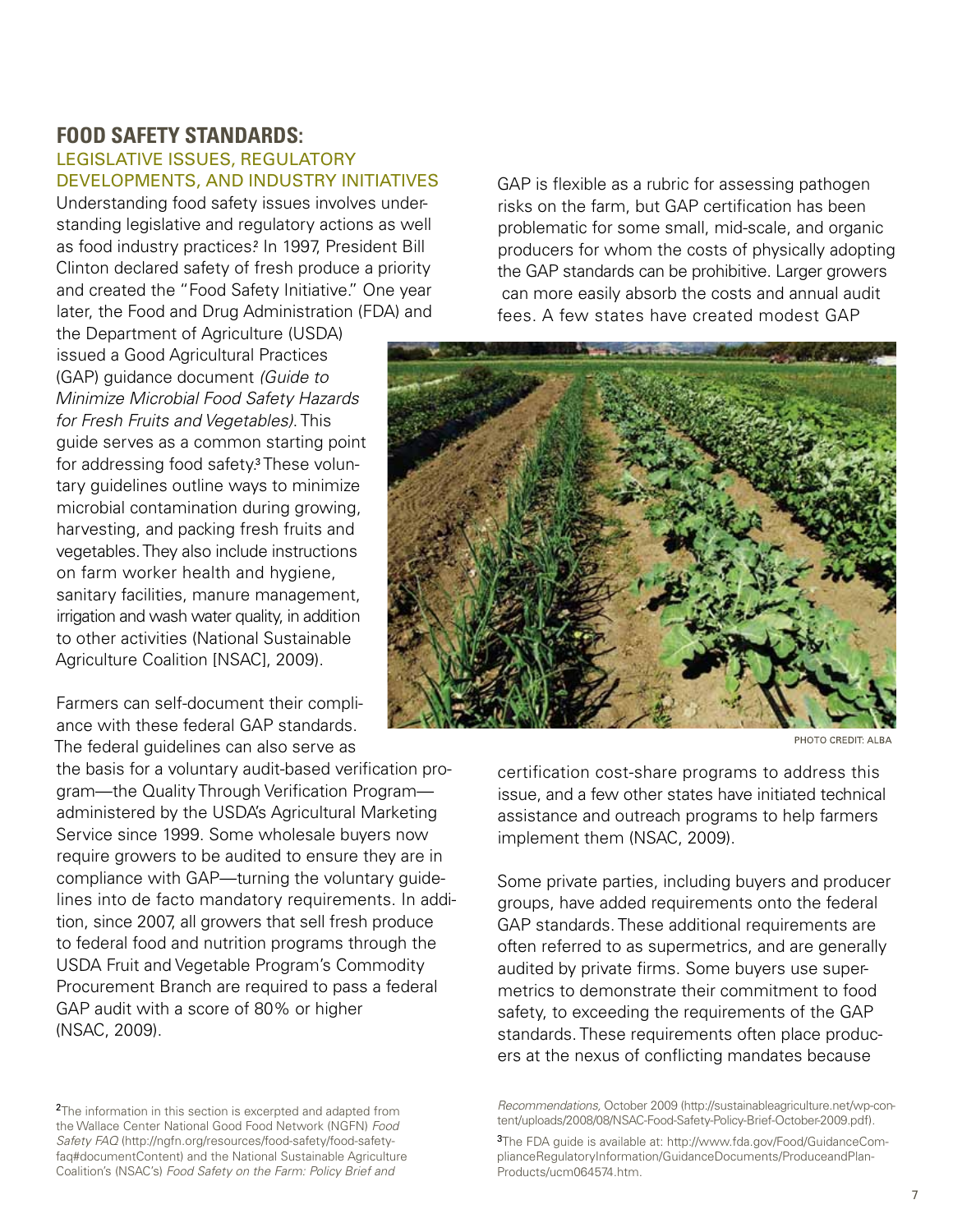food safety supermetrics can conflict with conservation and habitat improvement goals that are increasingly important to farms and to the general public. In California, for example, some growers have discontinued wildlife conservation practices in response to new standards (NSAC). There is no scientific evidence that the additional requirements of buyer supermetrics increase food safety. Rather, supermetrics primarily serve a



PHOTO CREDIT: ALBA

marketing function by allowing buyers to claim that because of their stringent requirements, the food they sell is safer. As a result of these additional requirements and the many different scenarios in which supermetrics can be required by some buyers, producers are often faced with conflicting requirements and the need for multiple audits. This situation has led to "audit fatigue" among many produce growers (National Good Food Network).

These developments are responses to events within the industry. Several major outbreaks of food-borne illness in the last few years related to spinach, peanuts, and other fresh produce items have led to heightened concerns about food safety. The illness and suffering (and the media's attention to these outbreaks and their costs) have reinforced institutions'

concerns. Institutional markets, and schools in particular, are held to a high standard in making sure that the foods they provide are safe. Institutions must supply safe food, but they also want to serve healthy food. Fresh fruits and vegetables are an essential part of the human diet, but most Americans, especially those with limited incomes, do not consume the amounts recommended by the federal government. In recent years, increasing consumer demand for fresh, high quality, locally grown produce, and the growing number and efficacy of community food endeavors that provide greater access to fresh local foods—such as Farm to School and Farm to College programs—have been hailed as part of the solution to today's dietrelated epidemics of obesity and diabetes. Any food safety standards that inhibit the growth or activities of these farms or that limit local access to fresh, affordable produce may, in fact, have negative health impacts. In addition, proposed food sterilization methods such as irradiation or high levels of chlorination may reduce the nutritional quality of fruits and vegetables by destroying phytochemicals and other healthy plant compounds, or creating new, unhealthful compounds. For these reasons, produce safety approaches should promote fresh produce production and processing management systems that prevent pathogen levels high enough to warrant sterilization methods. Overall, food safety standards must not decrease the healthfulness, variety, or availability of fresh produce in the food supply (NSAC, 2009).

Both food safety and product liability insurance requirements can create significant obstacles for small and limited resource producers trying to market their products to local institutions. Many of them cannot afford any liability insurance, or at most a \$1 million policy. Institutions' high insurance coverage requirements (\$5 million in some cases) can impede producers' ability to sell to food service management companies. Similarly, small producers may struggle to comply with food safety guidelines or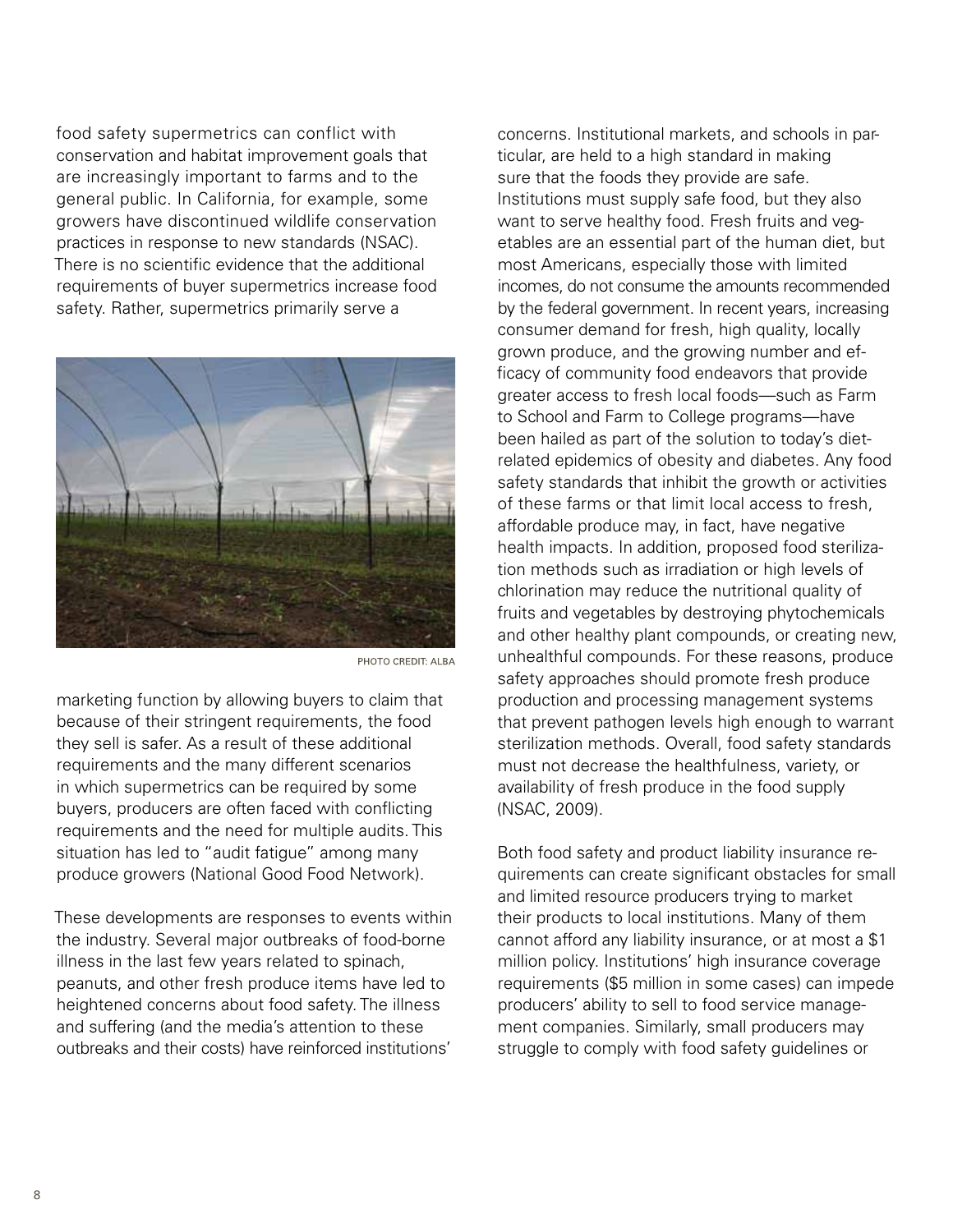requirements designed for larger operations. In addition, institutions tend to assume that buying direct from the farmer is somehow more risky than buying from a broker—even though recent high profile outbreaks were connected to large-scale industrial operations. This assumption breaks down when the purchaser begins to interact with the farmers and begins to understand the farming operations. Establishing trust between producers and institutional buyers is the crucial step.

In response to the many challenges that small producers face, several organizations around the country are developing food safety protocols that are more appropriate to smaller-scale farms that grow a diversity of crops, practice sustainable agriculture methods, and have in place various conservation and habitat improvement programs. They are working with their member farmers and local restaurants, grocery stores or institutions to make sure the guidelines are doable for farmers and acceptable to their customers. These guidelines fit better with the needs and capacities of limited resource producers. Some groups that act as a distribution channel for small or limited resource producers are securing a group policy to cover product liability insurance requirements for their individual farmers. If small and limited resource producers are to gain a significant market share of the institutional food service market, many of them will need assistance in developing creative options for acquiring insurance and establishing credible food safety procedures.

## **APPROACHES AND CRITICAL ISSUES**

#### FOR PRODUCERS, AGRICULTURAL PROFESSIONALS, AND FOOD SERVICE OPERATORS

Food safety requirements and product liability insurance requirements have important implications for small producers. If they are unable to meet requirements, they may miss out on markets. If they are unable to meet requirements in cost effective

ways, they may not benefit from these markets. Understanding these issues requires, at minimum, some understanding of farmers' current practices, of state and federal regulations, and of institutions' and food service management companies' policies. The following section explores these various perspectives before looking at emerging models of group-based and proactive approaches to food safety and liability issues and offering several recommendations for addressing these issues.

#### **PRODUCERS' CURRENT FOOD SAFETY PROCEDURES**

During January, February, and March of 2010, CFSC and its partner organizations conducted assessments with 25 different small or limited resource farmers (fruit and vegetable growers) around the country to learn about their current practices. The partner organizations (ALBA, CAFF, JP, MOFGA, and NESFP) each provided contact information for five producers who volunteered to participate in the assessments. The focus of the assessments was on food safety and product liability insurance issues. Twenty of the assessments were conducted by CFSC as individual phone interviews. Five were conducted by ALBA as part of a focus group.

For more details about the participants' backgrounds, their current food safety practices, and the concerns that they find hard to address, see the full summary of the assessments in the Appendix.

For the purposes of the assessments, we explained to the producers that we were defining food safety procedures as "methods for the production, handling, storage, and processing of food in ways that prevent food-borne illness."

Sixty percent of the farmers indicated that their customers do not have any food safety requirements. One farmer explained that "Living in a small community, they know us, we know them, and they know they can visit us any time, they can track it down; they haven't gotten too concerned about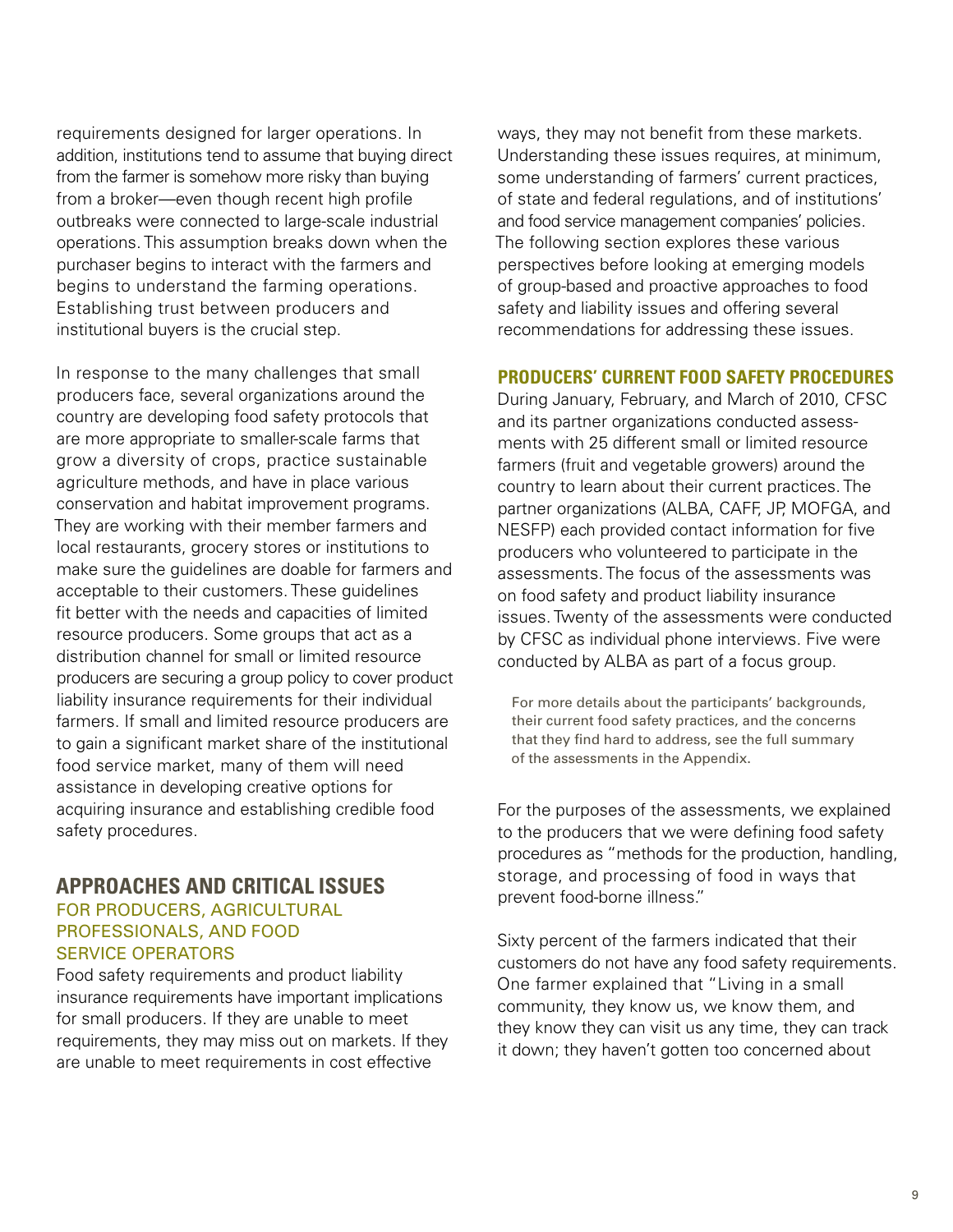it right now." However, 68 percent of the farmers indicated they have participated in a training session on food safety procedures and many cited specific procedures that they use. For example, many reported specific strategies for keeping animals out of produce fields such as using fences (28%) and traps (17%). See Figure 1.



The "other means" for separating produce and livestock areas included using row covers, using tactics that scare away animals (such as tin plates), and keeping border areas clean and cleared.

When asked how they manage manure or compost to prevent food safety concerns, some of the farmers reported that they use more than one measure. Nearly half of the responses (45%) indicated that they get their compost from another location and another quarter (27%) that they use no animal products in their compost. See Figure 2.



Nearly three quarters (72%) of the farmers have hired workers on their farms. While providing bathrooms and providing training were mentioned in the follow-up responses of these farmers (29% and 23%), the most cited strategy for promoting food safety was presenting information in Spanish (40%). See Figure 3.



Record keeping and testing of water sources were challenges for many of the farmers. Forty eight percent of the farmers indicated that no one involved in their farm operation keeps records of the food safety practices conducted on their farm. Although 44 percent of the farmers said that they use a spring or well water for wash or irrigation water (or both) and test these private sources, 30 percent said that they use spring or well water for one or both sources and do not test at least one of the private sources. Another 17 percent said that they use public water for both sources and therefore do not test the water. Nine percent were not sure if the wash water and irrigation water were tested. See Figure 4.

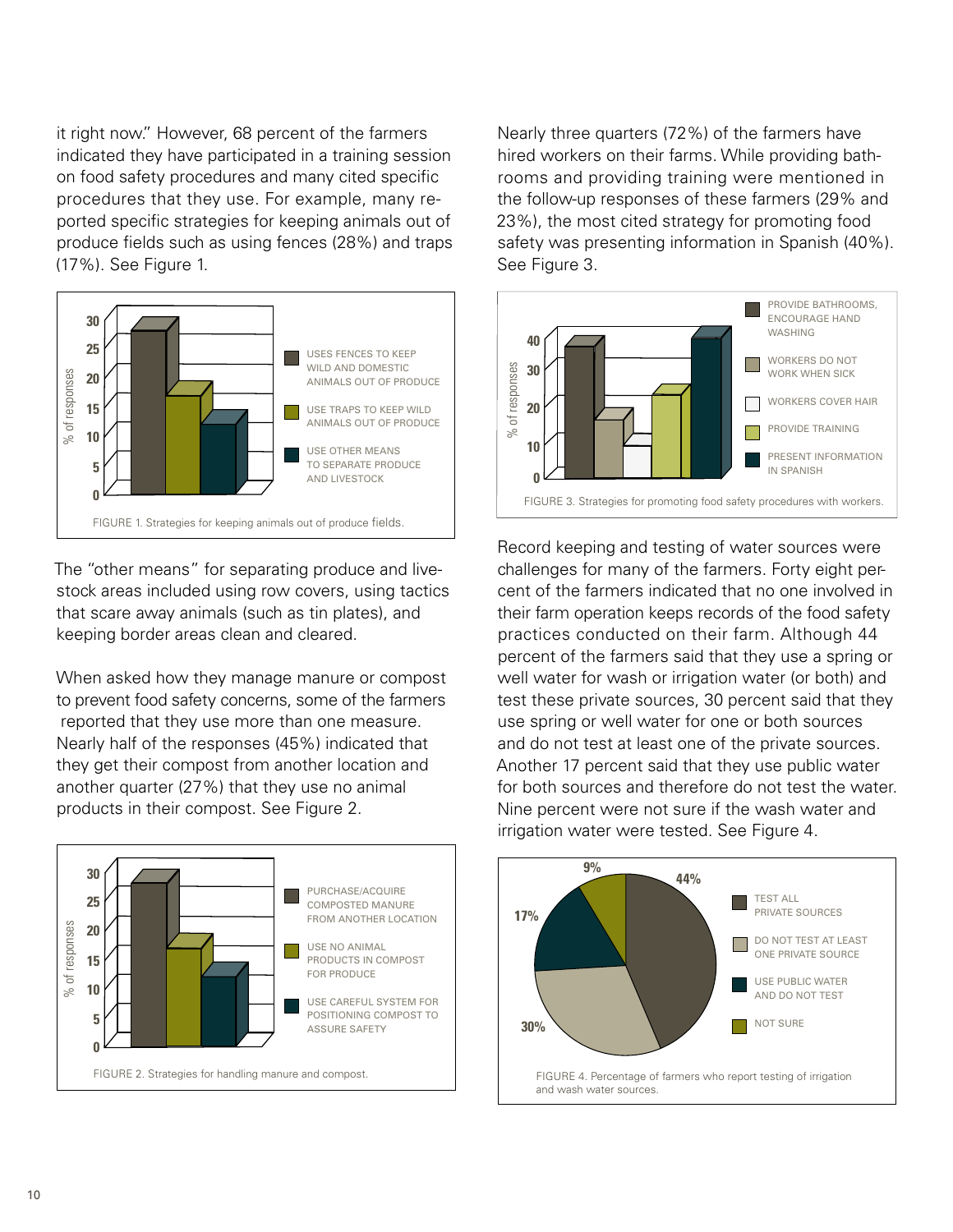Of the 68 percent of farmers who participated in training about food safety procedures, the most common organizer of the trainings was a non-profit growers' organization.

Thirty seven percent of the farmers who responded said that they found certain food safety issues difficult to address. When asked about their familiarity and concern with meeting possible food safety guidelines, 58 percent communicated that they were familiar with the proposed guidelines and were concerned about being able to meet them. Some feared that the costs of proposed regulations might put them out of business: "If we have to [pay to] have [USDA] come out every year and inspect with the little bit of money we are making, we'll just quit." While these assessments reflect the input of only 25 different farmers, they are suggestive both of current practices and of concerns about how governmental action may affect future standards.

#### **INSTITUTIONS' FOOD SAFETY REQUIREMENTS**

In addition to conducting the farmer assessments, CFSC also discussed food safety and product liability insurance with federal and state agencies, food service management companies, and institutional food service directors in order to understand their perspectives.

#### STATE AND FEDERAL REGULATIONS

As of November 2010, there were no federal food safety requirements for farmers selling to institutions unless the grower was selling into the USDA Foods Program (formerly known as the Commodity Program). With the passage of the FDA Food Safety Modernization Act in December 2010, the FDA is expected to issue new guidelines after a regulatory review process.<sup>4</sup> Under the Tester-Hagan amendment to that bill, qualifying small producers must show that they are in compliance with state regulations and label their products with the name and address of the farm/facility (or, if the product is unlabeled, provide that information on a sign at the point of sale) in order to be exempt from these new guidelines.

<sup>4</sup>For updates on food safety legislative issues, FDA and USDA regulatory developments, and industry food safety initiatives, go to the National Sustainable Agriculture Coalition's website (http://sustainableagriculture. net/) and to the Wallace Center's National Good Food Network website

At the state level, food safety requirements for growers selling direct to institutions vary. Most states do not have specific requirements. However, many state health codes do include requirements for general sanitation when selling fresh produce. Oklahoma has applied these general requirements to growers selling to schools. The Oklahoma Department of Health has stated that fresh fruits and vegetables may be sold and purchased by schools if the following criteria are met:

- 1) The produce is unprocessed
- 2) The produce is protected from contamination
- 3) The growers follow Good Manufacturing Practices (GMPs) when washing and cleaning produce.

A certificate from the Department of Health is required if the grower is selling produce that he or she did not grow or if processed products such as sliced apples, cider, or breads are involved.

#### FOOD SERVICE MANAGEMENT COMPANIES

Food service management companies may also implement food safety requirements. CFSC contacted some of these companies to learn more about their requirements and discovered that they have various approaches:

#### BON APPETIT MANAGEMENT COMPANY

(http://www.bamco.com/) will accept an inspection from a third party, including the local health department. They try to be flexible because they want to encourage small farmers to participate in their Farm to Fork program (a company-wide initiative to buy locally).

#### PARKHURST DINING SERVICES

(http://www.parkhurstdining.com), in general, requires farmers to have GAP certification. However, this is currently not a stringent requirement and not always enforced. Most of the local produce is going through local distributors that may have their own sets of requirements.

(http://ngfn.org/resources/food-safety). The Food Safety Resources section also includes a list of national organizations that work on federal legislative issues (including food safety issues) that affect farmers.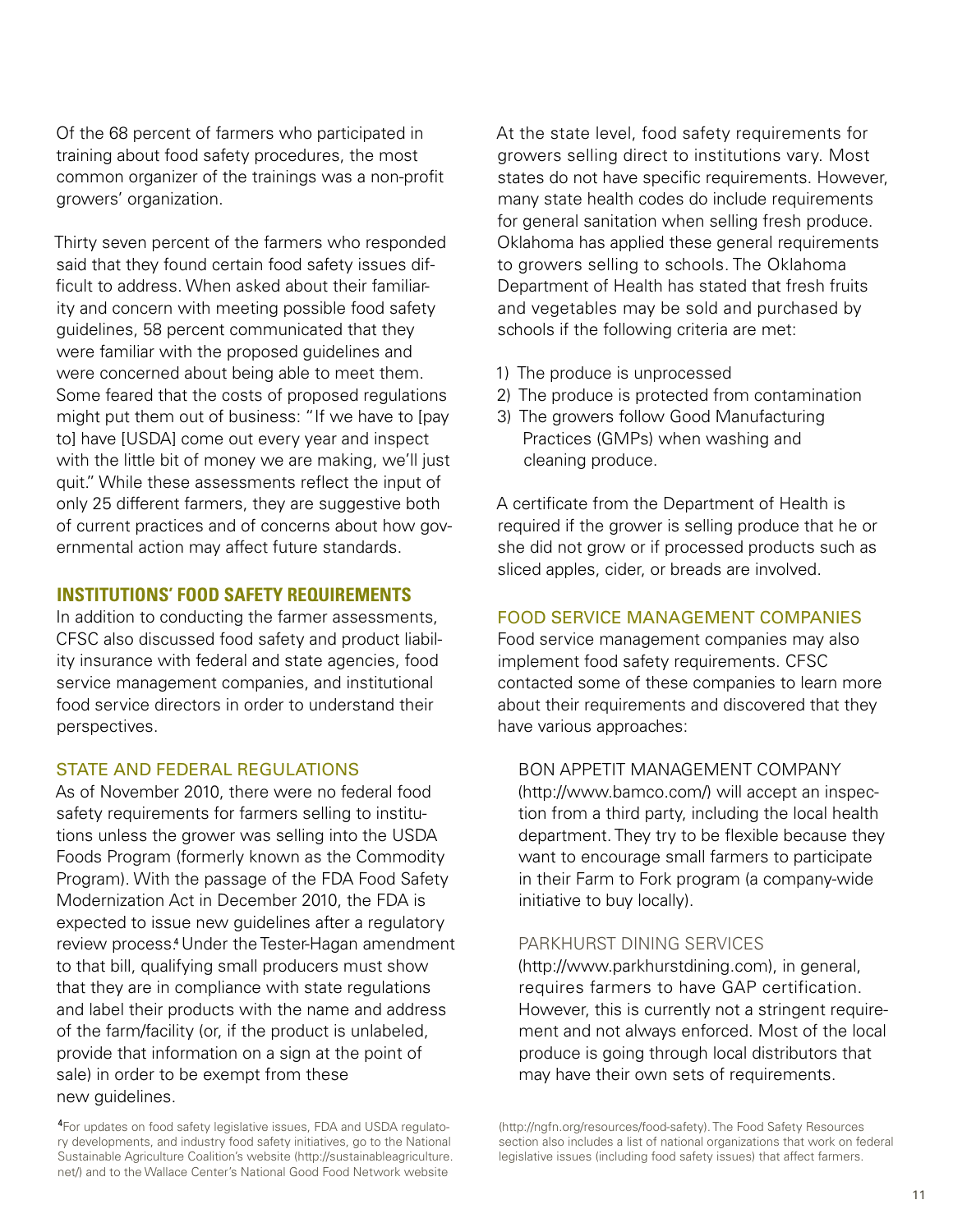#### SODEXO (http://www.sodexousa.com/)

All suppliers are required to provide proof they have a food safety program meeting Sodexo's requirements. A third party audit is required. Sodexo provides a list of auditors. The farmer then selects one to work with, and the auditor manages the entire process. GAP certification is not required but Sodexo will accept this as proof of an adequate food safety program. Due to the cost of a third party audit, they urge farmers to work through Sodexo-approved distributors.

#### CHARTWELLS-THOMPSON

(http://www.chartwellsschools.com/) There is a blanket requirement that food suppliers be GAP certified. They do not buy directly from farmers, but from wholesalers, who must show certification.

CFSC also spoke with individual food service directors and found that "self-operated" institutions vary quite a bit in their food safety requirements, ranging from no requirements to GAP certification. One implication of these responses is that food service management companies play a key role in establishing food safety requirements and in determining the terms under which producers have market access.

## **LIABILITY INSURANCE COVERAGE AND REQUIREMENTS**

Like food safety requirements, product liability insurance needs and requirements can affect market access. In the farmer assessments, 72 percent of the farmers indicated that they had product liability insurance. Sixty four percent indicated that they have customers who require coverage. Customers that require product liability insurance included grocery stores, wholesale distributors, retailers, farmers markets, property owner, and certain CSA customers. Of the farmers who carried liability insurance, 50 percent indicated that they had choices of insurance products, 19 percent indicated that they had only one option, and 31 percent said that they did not explore insurance product options. See Figure 5 on the next page. Sixty seven percent of these farmers indicated that they did not have any difficulties in finding out information about liability insurance coverage or in securing this coverage.

There are no liability insurance requirements at the federal level for farmers selling to school meal programs or other institutional food service operations. In examining state requirements, Coalition staff contacted the appropriate state agencies in Washington, Massachusetts, and Oklahoma—three states with

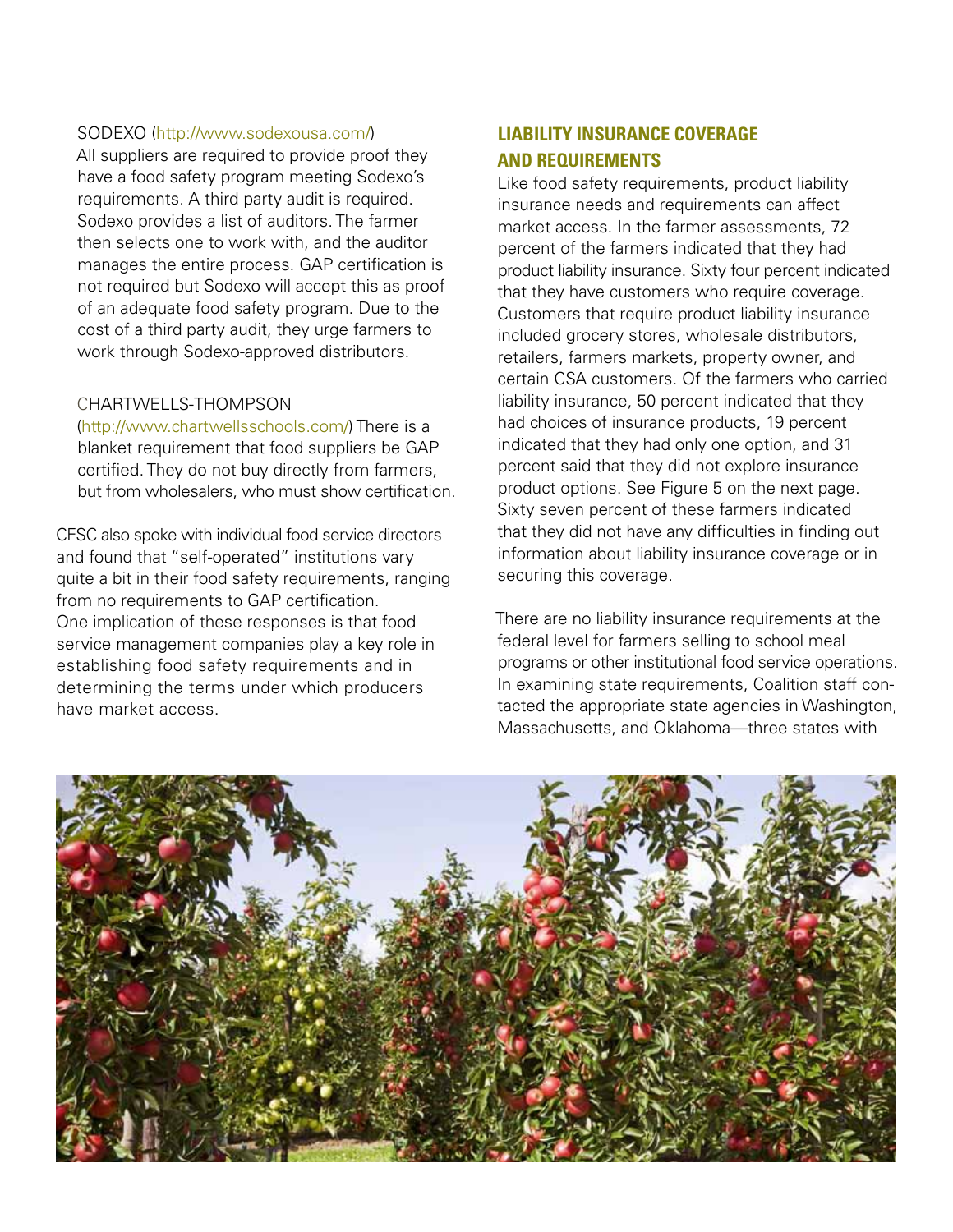

Coalition connections in three different parts of the country. None of these states have insurance requirements. Instead, in general, liability insurance requirements tend to be at the distributor or institutional level.

CFSC also asked the food service management companies about their product liability insurance requirements:

BON APPETIT requires \$5 million of product liability insurance for most vendors. Farmers in their Farm to Fork program (a company-wide initiative to buy locally) are required to carry \$1 million in product liability insurance.

PARKHURST DINING requires \$5 million of liability insurance for most vendors, as well as for farmers selling proteins (due to the higher liability exposure), and \$2 million for farmers selling produce.

SODEXO requires \$5 million of product liability from all vendors, including fruit and vegetable growers, as produce is considered high risk. In part because of this requirement, as well as their food safety requirements, they encourage growers to work through Sodexo-approved distributors.

CHARTWELLS-THOMPSON does not buy directly from farmers, so there are no specific insurance requirements. The school districts have insurance requirements for the wholesalers/ distributors they work with, with a range from no insurance required to \$2.5 million of insurance required.

The farmers participating in the assessments who carried product liability insurance sometimes had this coverage as part of a larger liability insurance policy that covered their business and personal property and/or farm worker injuries. Although they were given the questions in advance of the calls, some of them were not sure how their policies broke down in terms of how much just the product liability insurance coverage cost. Some of them were not sure how much coverage they had or how much it cost. Estimates of coverage and cost varied:

- We have \$6 million coverage for \$5,000 per year. (Some of it is product liability and some is an umbrella.)
- I think we have \$5 million coverage for \$1,000 per year.
- We have \$2 million product liability coverage, overall package costs \$1,500 per year (includes commercial property, buildings, house, equipment, machinery), \$376 per year for just liability.
- \$1 million coverage for just under \$2,000 for our whole farm policy (includes buildings and equipment)
- \$1 million in coverage, costs \$1,400/year
- \$1 million catch all policy (if someone gets hurt on farm, sick from eating food, etc.) for \$400 per year
- \$1 million coverage for \$323 per year
- We have \$500,000 coverage liability (covers property damage, bodily damage, med expenses, fire, limited farm pollution, etc), \$222 for liability part.

These responses reveal that even farmers who carry liability insurance generally carry less coverage than food service management companies require. They also reveal that the cost of coverage varies considerably.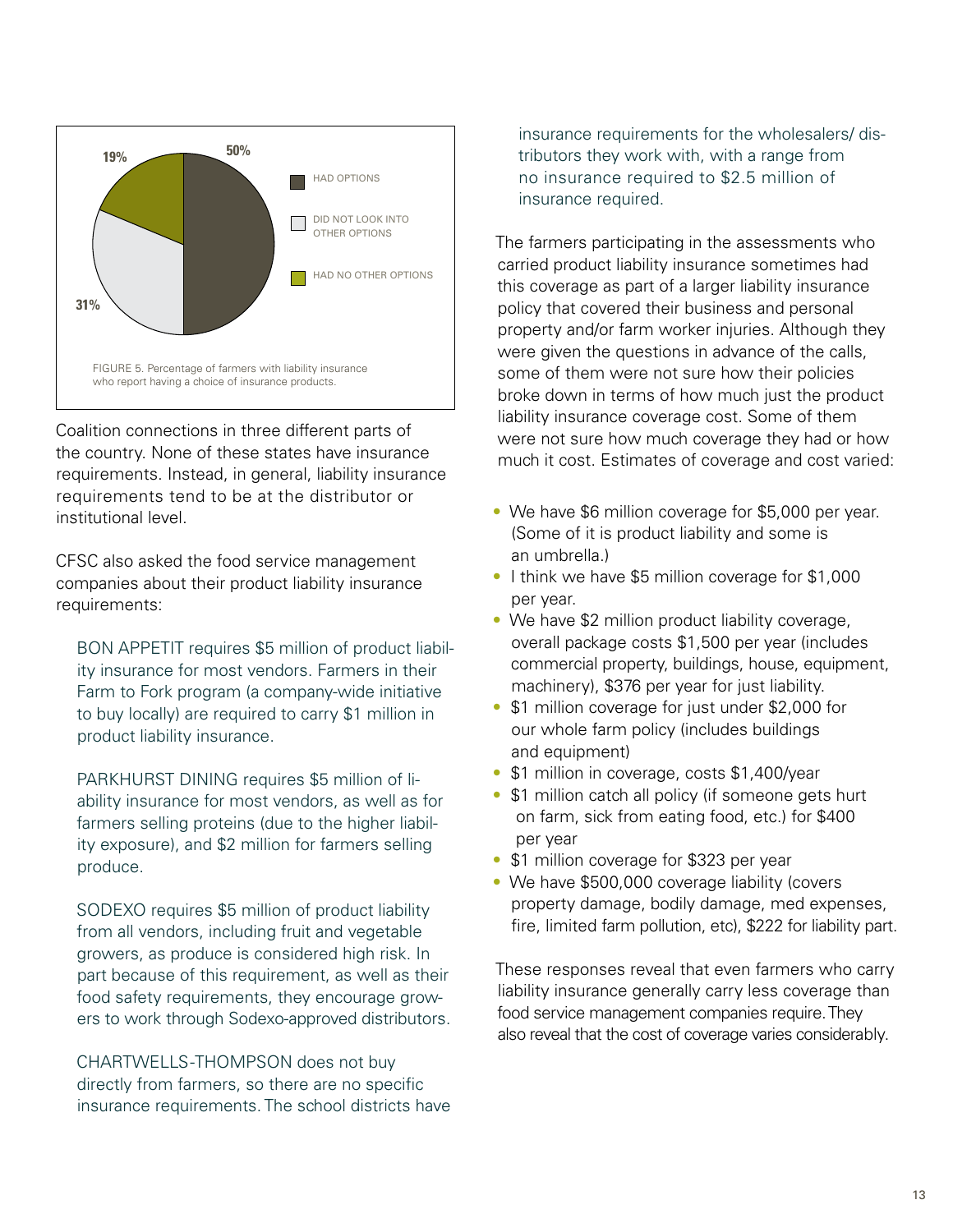## **GROUP-BASED APPROACHES TO FOOD SAFETY AND LIABILITY INSURANCE**

Recognizing the challenges facing small and limited resource producers, some organizations have devised group-based approaches to help meet them. For example, Appalachian Sustainable Development (ASD) (http://www.asdevelop.org/) in Virginia developed food safety guidelines that incorporate organic certification standards. Their buyers are encouraging all produce providers to seek a certification of some sort, and they appreciate the proactive food safety efforts ASD has made. ASD has a \$2 million general product liability insurance policy with a \$2 million umbrella policy for a \$4 million aggregate product liability which covers ASD only. That means, if ASD did something wrong in handling product that caused a problem, then they would be liable. If it is proven that the problem came from a farm, then the farmer would be liable and therefore should carry his or her own product liability insurance.

Grasshoppers Distribution (http://www.grasshoppersdistribution.com/) in Kentucky is currently in the process of developing food safety standards for their producers. They use a GAP training program (2-3 hour course) put on by the Kentucky Department of Agriculture. They find that GAP certification (USDA) is too cumbersome and expensive for their producers. Grasshoppers has a \$6 million aggregate policy that covers the product of the farmers that use this distribution channel. Most of their member farmers would not be able to afford this policy on their own, so through Grasshoppers' coverage, many market doors are being opened for these small-scale farmers.

Red Tomato (http://www.redtomato.org/) based in Massachusetts is supporting their farmers in becoming GAP/GMP (Good Manufacturing Practices) certified. Red Tomato is developing a voluntary food safety program for their growers whereby all can become GAP/GMP certified (the program also has elements above and beyond GAP protocols). To encourage grower participation and create savings through joint efforts, Red Tomato is underwriting the costs of the Grower Assessments, the Food Safety Program Protocols/Manual, as well as the Training and Implementation Plan. They recently completed the Grower Assessment phase. This consisted of one-on-one visits to each farm so their consultant could evaluate each grower's food safety knowledge and farm operations. From these assessments, they will create their Food Safety Program Protocols and make recommendations tailored to each farm and each grower's needs. Some growers may be on a fast track to certification by the end of 2010. Others may take a year or two longer depending on their capacity and the needs in the marketplace. Their goal is to get all growers on board and moving forward towards GAP/GMP certification.

Red Tomato has a liability policy that covers the products sold to their customers. The policy is for \$2 million for one occurrence and \$4 million total for the policy term. In addition, they have umbrella coverage for an additional \$1 million. Some of their customers require a specific amount of coverage. Growers that work with Red Tomato must have their own policy for covering products they sell through other channels.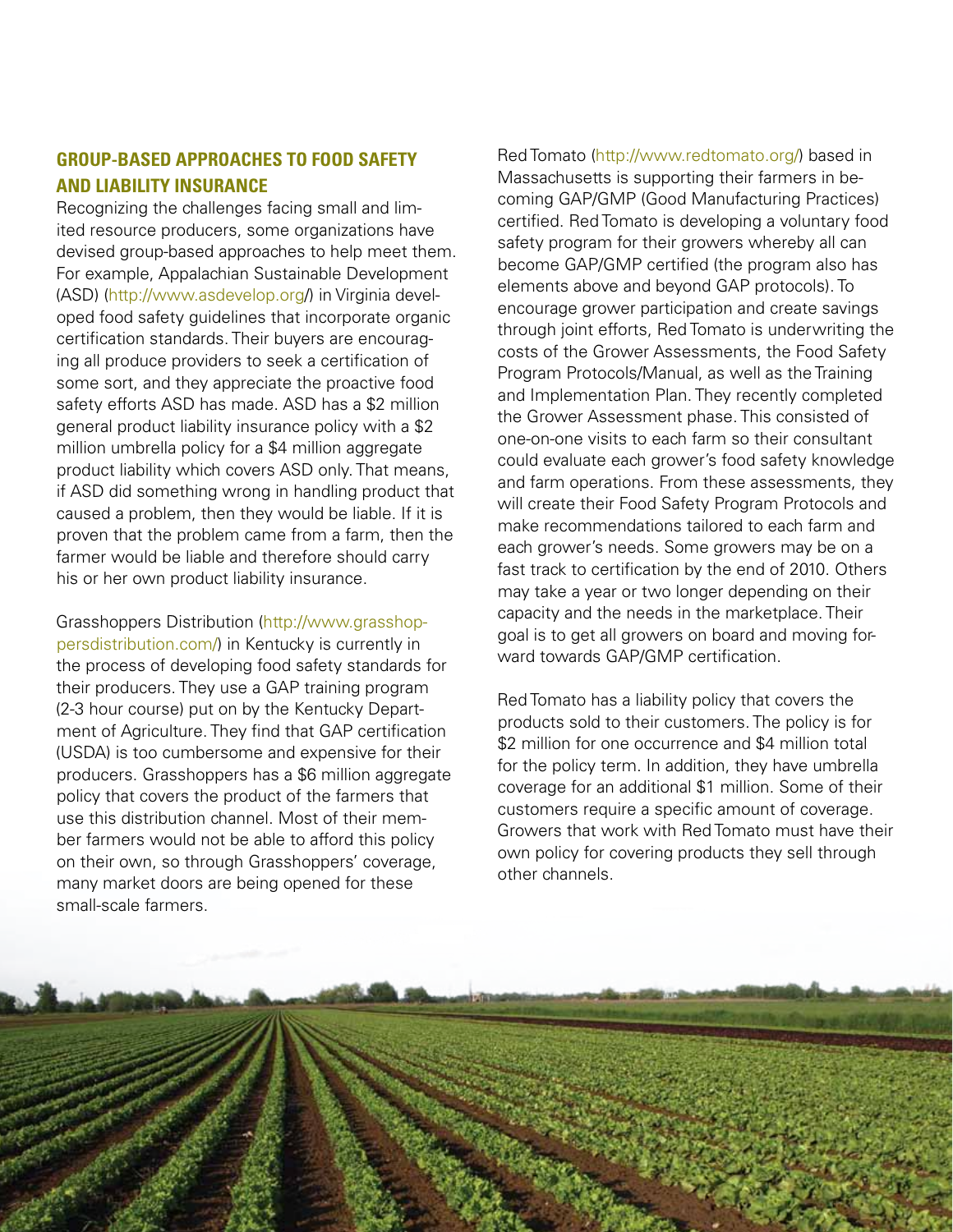

PHOTO CREDIT: NESFP

GLOBALGAP, a private sector body that sets voluntary standards for the certification of agricultural products around the globe, offers another model of a group-based approach. It has established itself as a reference for GAP in the global marketplace by translating consumer requirements into agricultural production in a growing list of countries. GLOBAL-GAP recognizes that, for structural reasons, smallscale farmers often face more difficulties in fulfilling food safety requirements than large-scale farmers and may need more time to meet these challenges. As a result, small-scale farmers are at risk of missing out on market access. GLOBALGAP has developed three approaches to facilitate market access for small-scale farmers:

<sup>5</sup>For more information, see the GLOBALGAP website at http://www. globalgap.org/cms/front\_content.php?idcat=70.



PHOTO CREDIT: ALBA

1) a group certification process, which develops local training and verification processes for one-on-one third party verification, thus building capacity locally and still meeting external verification requirements, with reduced long term costs

2) a smallholder manual, which provides templates for producer groups establishing internal control systems

3) feedback opportunities, which allow small producers to influence what the standards are<sup>5</sup> ALBA, one of the project partners, is working with NSF Davis Fresh<sup>6</sup> for training, technical assistance, and food safety certification under GLOBALGAP. ALBA Organics, ALBA's licensed wholesale produce distributor, is in the process of obtaining food safety certification, along with its grower-vendors?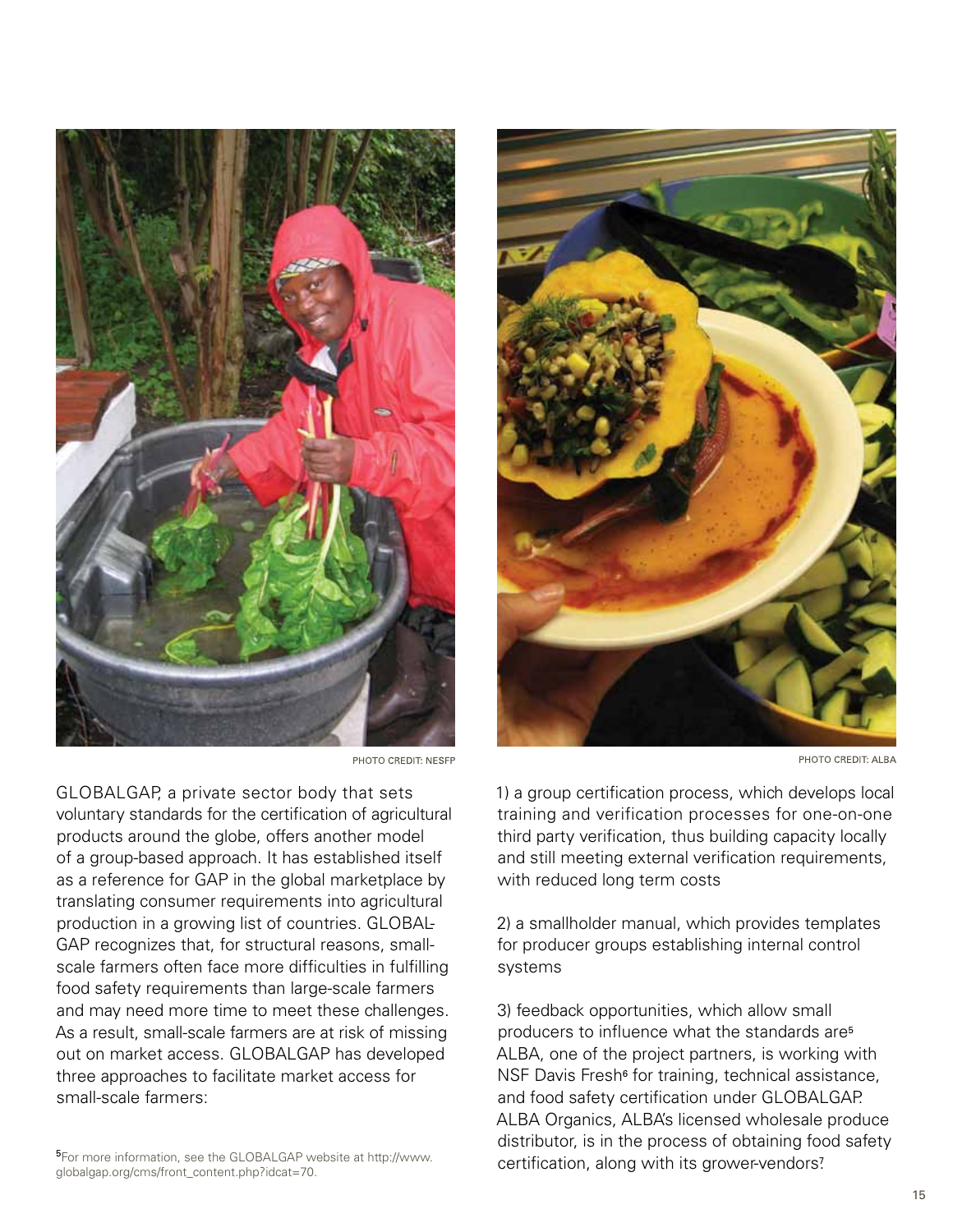Producers looking for support can also check with distributors in their area to see if they may be interested in marketing their products, covering their product liability insurance coverage needs, and assisting with food safety guidelines. In order to supply the quantity and consistency of institutional food service operations, manage the high insurance coverage needs of these institutions, and address food safety requirements, farmers often work through distributors to access these largescale markets.

## **PROACTIVE APPROACHES TO FOOD SAFETY AND LIABILITY INSURANCE**

The farmers who participated in the CFSC assessments conducted in January, February, and March 2010 expressed concern about the potential impact of any new food safety requirements, but they also understood the bigger picture related to food safety and the need to take safety seriously. Many were concerned that the "astronomical" costs associated with some requirements might force them out of business. They commented that some ideas were "ridiculous" when extended from industrial operations down to small family operations. "Farmers are being regulated to death," said one. At the same time, they also expressed an understanding of the seriousness of food safety. One participant put it pragmatically: "one outbreak at a farmers market and it's going to affect everybody. We need to be proactive, because this country is reactionary. It's important for everybody to have a food safety program."

Though there have been several well-publicized outbreaks of food-borne illness in the last decade, those outbreaks have been linked to large-scale operations, not to farmers markets and small-scale producers<sup>8</sup> Processor/handler contaminations included repeated outbreaks due to Salmonella on Roma tomatoes from 1990 to 2004. Many outbreaks and

<sup>7</sup>To see a sample organizational chart for this kind of group-based GAP certification and to learn more about the process, go to http://www.ngfn.org/resources/food-safety and click on the Primer on GlobalGAP Group Certification (Option 2).

recalls have been associated with the large-scale fresh-cut industry, which sells fruits and vegetables that cleaned, washed, cut, packaged, and refrigerated. This list includes the September 2006 Dole Spinach outbreak and massive spinach recall, which was traced through retail bags; the November/ December 2006 Taco John and Taco Bell outbreaks from food service lettuce; and the September 2007 Dole "Hearts Delight" recall of bagged lettuce. An analysis of FDA records conducted by the Community Alliance with Family Farmers found that since 1999, there were 12 outbreaks of E. coli O157:H7 traced to California leafy greens, resulting in 539 reported illnesses. Of those 12 outbreaks, 10 (80%) were on fresh-cut leafy greens and those 10 outbreaks involved 531 (98.5%) of the illnesses. The actual numbers may be closer to 100%, but the FDA is unable to definitively categorize some sources and does not appear to have been maintaining separate records

for fresh-cut until 2002. The FDA released a guidance document directed at the fresh-cut industry in 2008? The risks as-



PHOTO CREDIT: JURILER

sociated with the large-scale fresh-cut industry are very different from the risks associated with growing and marketing whole produce in a more traditional, non-processed manner and to a local market. The FDA Food Safety Modernization Act passed in December 2010 acknowledges those differences. The Tester-Hagan amendment of this Act provides scale-appropriate options for producers whose gross sales are less than \$500,000 per year and who sell at least 50% of their products directly to consumers, stores, or restaurants locally (within 275 miles). Congress was apparently persuaded by the

<sup>6</sup>NSF Davis Fresh is part of NSF International. (Note: NSF is an abbreviation from National Sanitation Foundation, the company's original name. It is not to be confused with the National Science Foundation, which also uses the abbreviation NSF.) For more information on NSF Davis Fresh go to: http://www.nsf.org/business/nsf\_davis\_fresh/index. asp?program=DavisFre.

<sup>&</sup>lt;sup>8</sup>The information in this section is based in part on Daniel Cohen's The History, Politics and Perils of the Current Food Safety Controversy: CAFF Guide to Proposed Food Safety Regulations. Community Alliance with Family Farmers, 2008. (http://www.caff.org/CAFF.Policy.Guide.l.pdf)

<sup>&</sup>lt;sup>9</sup>Guidance for Industry: Guide to Minimize Microbial Food Safety Hazards of Fresh-cut Fruits and Vegetables, February 2008. Available at: http://www.fda.gov/Food/GuidanceComplianceRegulatoryInformation/ GuidanceDocuments/ProduceandPlanProducts/ucm064458.htm#ch1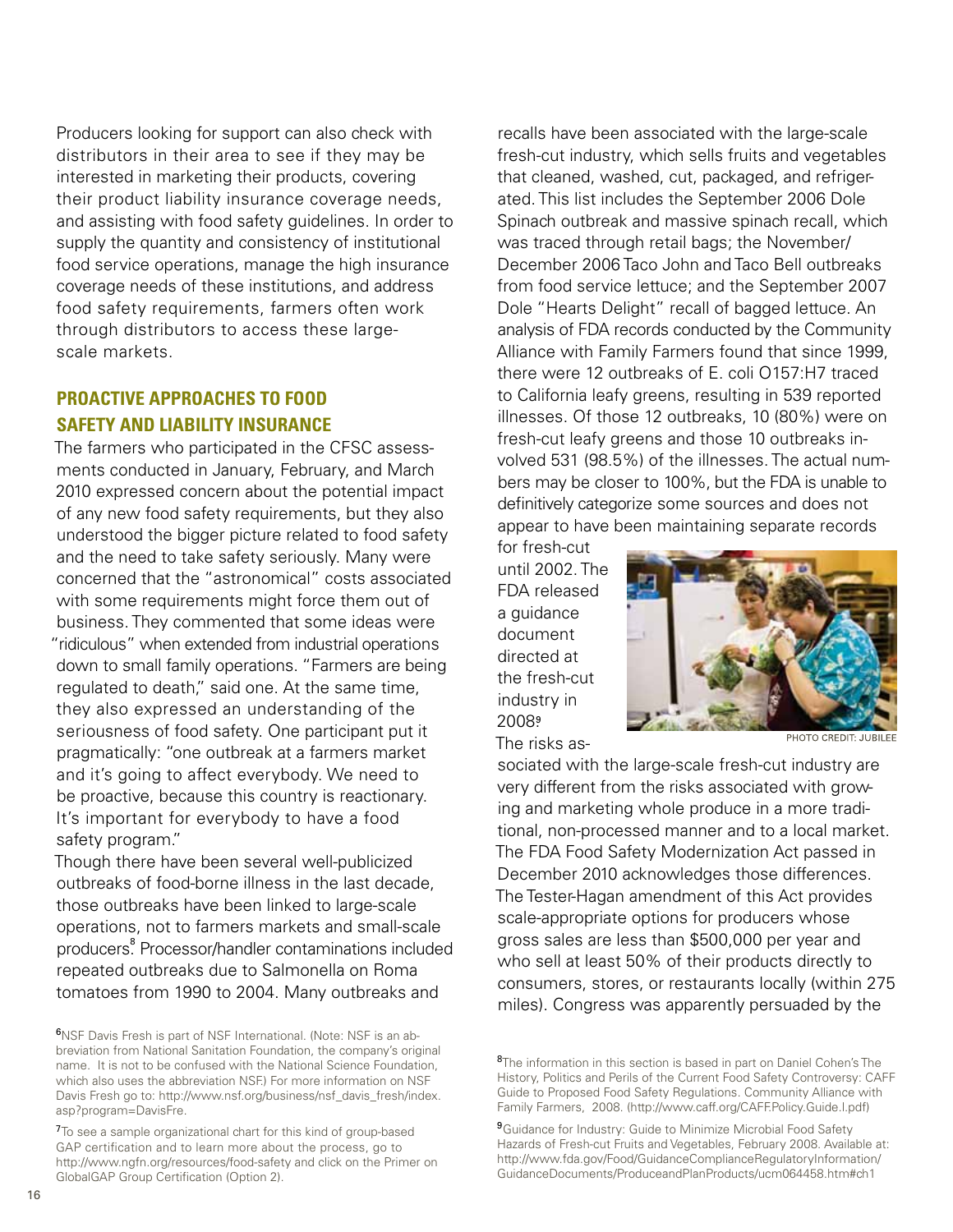argument that small producers have made regarding food safety: regulation that is ineffective at reducing food-safety risks but efficient at driving growers out of farming comes at too high a social cost.

Small producers are concerned that, as one put it, "Food safety may be being used to limit growth of small farms." There are, however, many proactive steps that small local farms can take. Education and support regarding food safety metrics should be made available to farmers growing for the traditional whole fresh market—the market for produce that is not cut or processed. They need to respond to public concerns created by large-scale outbreaks, but with measures that are appropriate to their scale and their situation. Institutional food service management companies and individual food service operations can be important catalysts for finding creative and supportive solutions to the challenges faced by local farmers. Working together can allow the growth of small farms to continue.

#### **RECOMMENDATIONS**

To summarize, the following are some recommended strategies for agricultural professionals, food service management companies, and individual food service operations to consider in helping small or limited resource producers address food safety and product liability issue concerns:

- Learn more about the history of food-borne illnesses and outbreaks and the sources of these.
- Find out what the current state, federal, institutional and, if applicable, distributor requirements are and provide the support farmers need in addressing these.
- Get to know local farmers: find out about their operation, what the potential food safety risks are, what food safety methods are in place and what they need help with addressing. Work to provide the support they need to address these gaps.
- Research liability insurance options for farmers and provide an outline of the plans available.
- If needed, help individual farmers work together to have a group approach for addressing food safety and product liability insurance requirements.
- If possible, lower the amount of product liability insurance coverage required for a local farmer to sell to an institution in order to make it manageable for them.
- Stay up to date with pending legislation related to these issues and support legislation that is fair to small and limited resource producers.
- Given the success of state or regionally based non-profit growers' organizations in working with this population of farmers, partner with these organizations in developing resources, programs and solutions.
- **•** Institutional food service operations interested in purchasing product from local, small or limited resource farmers should ask farmers to develop food safety plans in which they identify potential risks and how they will address them.
- Food service operators should work with local extension educators and other agricultural professionals to make sure growers are being provided with educational materials and the tools they need to address food safety concerns on their farms.

Approaches to food safety will continue to evolve, both in response to new data and in response to new outbreaks and issues. With thoughtful planning and cooperation, farmers and food service operators should be able to address food safety and liability concerns proactively without disrupting or undoing the gains made in local food production in recent years through farm to institution programs and other efforts. They should also work to ensure that any new legislation and regulations do not ignore the needs and circumstances of small-scale producers in addressing food safety issues created by largescale farming practices.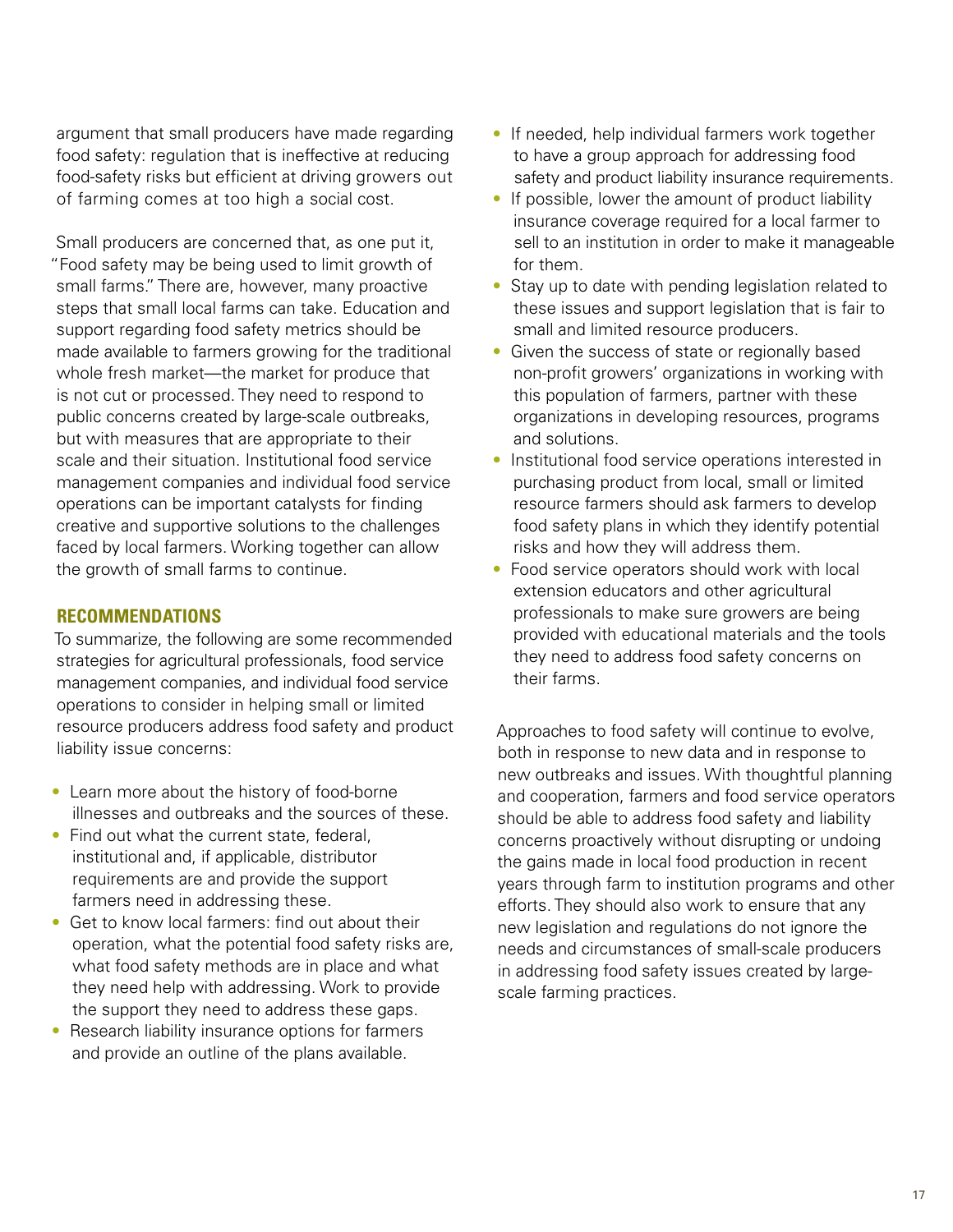# **FOOD SAFETY RESOURCES**

The following resources may be helpful for addressing food safety concerns and requirements and for networking with organizations and groups working on food safety issues. Many farmers who create food safety programs find that it is helpful to seek out the expertise of an organization with experience in this area or to work directly with a distributor who can provide guidance and advice.

#### OVERVIEW OF FOOD SAFETY ISSUES

FAQ on the National Good Food Network (NGFN) website:

http://ngfn.org/resources/food-safety/food-safetyfaq#documentContent

- an overview of Good Agricultural Practices (GAP) and Hazard Analysis and Critical Control Points (HACCP)
- a list of organizations and resources promoting sustainable and organic agriculture interests in the food safety debate

#### FDA INFORMATION

FDA Food Safety website: http://www.fda.gov/Food/ FoodSafety/default.htm

Guidance for Industry: Guide to Minimize Microbial Food Safety Hazards of Fresh Fruits and Vegetables, October 1998. http://www.fda.gov/Food/Guidance-ComplianceRegulatoryInformation/GuidanceDocuments/ProduceandPlanProducts/ucm064574.htm

• FDA established a single set of federally recognized GAPs and GHPs by issuing this guidance document in 1998. It continues to be a good starting point for learning about food safety principles.

Guidance for Industry: Guide to Minimize Microbial Food Safety Hazards of Fresh-cut Fruits and Vegetables, February 2008.

http://www.fda.gov/Food/GuidanceComplianceRegulatoryInformation/GuidanceDocuments/Produceand-PlanProducts/ucm064458.htm#ch1

- This document is not an update of the 1998 guidance about fresh fruits and vegetables but a separate document directed at the emerging "fresh-cut" industry.
- As the name implies, these FDA documents present guidance, not regulations. Unlike regulations, a guidance document is not mandatory. It is a set of recommendations to industry and/or regulators delineating practices which, if followed, ensure that those practices are in compliance with regulations.

Information from FDA on proposed safety standards for fresh produce at the farm and packinghouse: http://www.regulations.gov/search/Regs/home.html #documentDetail?R=0900006480aab8f1

#### USDA INFORMATION

Fresh Produce Audit Verification Program: http:// www.ams.usda.gov/AMSv1.0/gapghp

• This website describes the Agricultural Marketing Service's (AMS's) Fresh Produce Audit Verification Program and lists farms and companies that have gone through an audit.

#### STATE AND UNIVERSITY

#### RESOURCES AND ASSISTANCE

National GAPs collaborators by state: http://www. gaps.cornell.edu/collaborators.html

- a list organized by Cornell University's Department of Food Science
- contains contact information for resource people who may be able to provide assistance regarding national GAP standards

Cornell University has resources listed on their website for GAP and GHP issues:

http://www.gaps.cornell.edu/

- national GAPs educational materials written in English, Spanish, Hmong, Lao, and Ilocano for farmers
- $\bullet$  record keeping sheets for farmers
- links to other useful websites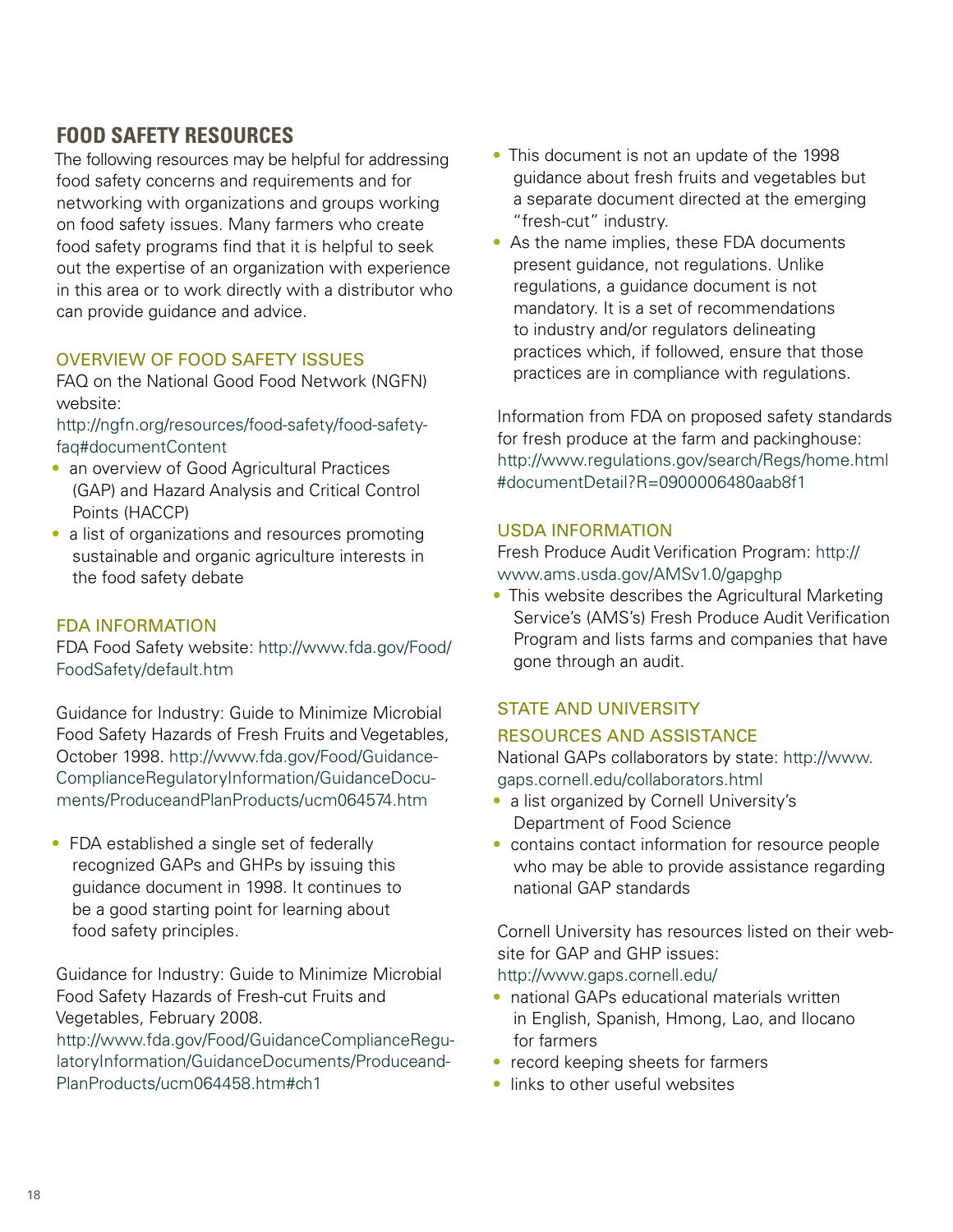#### Iowa State University - University Extension https://www.extension.iastate.edu/Store/ItemDetail. aspx?ProductID=6539

• provides free downloads of food safety educational materials for farmers including information on Good Agricultural Practices, Food Handling and Cleaning, and Sanitizing.

New England Extension Food Safety Consortium http://www.hort.uconn.edu/ipm/foodsafety/index.htm

• includes a series of fact sheets on Good Agricultural Practices and technical assistance services for farmers. Their goal is "to bring information to produce farmers so that they have the skills needed to reduce the risk that their fresh produce will be contaminated with microorganisms that can make people sick."

North Carolina Fresh Produce Safety Task Force http://www.ncsu.edu/fvsi/ncfreshproduce/ taskforce.html

The purpose of North Carolina Fresh Produce Safety Task Force is to minimize food safety risks and enhance the economic competitiveness of North Carolina's fresh produce industry. The task force is a partnership that brings together members involved in education, public policy, the fresh produce industry and research. The task force consists of five working groups: Education, Research, Industry and Policy Relationships, Regulations and Communications, and Executive Management Oversight. The website



PHOTO CREDIT: ALBA

includes resources for educators, growers, and the food processing industry.

The Oklahoma Department of Education and Department of Health worked together to develop a set of standards that growers must meet in order to sell to institutions. The Department of Health wrote a letter detailing what schools should expect from growers in terms of food safety. The requirements are for growers selling unprocessed products only. This link will take you to a copy of the letter from the Department of Health to Dee Baker, the State Department of Education's Child Nutrition Director: http://www. okfarmtoschool.com/pdf/memorandum-6-26-06.pdf

Penn State University's guidance on Good Agricultural Practices and on-farm food safety resources: http://foodsafety.psu.edu/gaps/. Includes

- a self audit to determine if your farm is ready for an inspection or if you need to make some changes
- $\bullet$  a template for writing a food safety plan for your farm
- other helpful resources

University of California-Davis

Postharvest Technology Research and Information Center: http://postharvest.ucdavis.edu

• information on resources and trainings for California growers, shippers, marketers, carriers, distributors, retailers, processors, and consumers of fresh horticultural crops

UC Good Agricultural Practices website: http://ucgaps.ucdavis.edu/

- a self-audit for growers and handlers: http://ucce. ucdavis.edu/files/filelibrary/5453/4362.pdf
- a self-audit quiz for growers and handlers: http://groups.ucanr.org/UC\_GAPs/GAP\_ Self-Audits/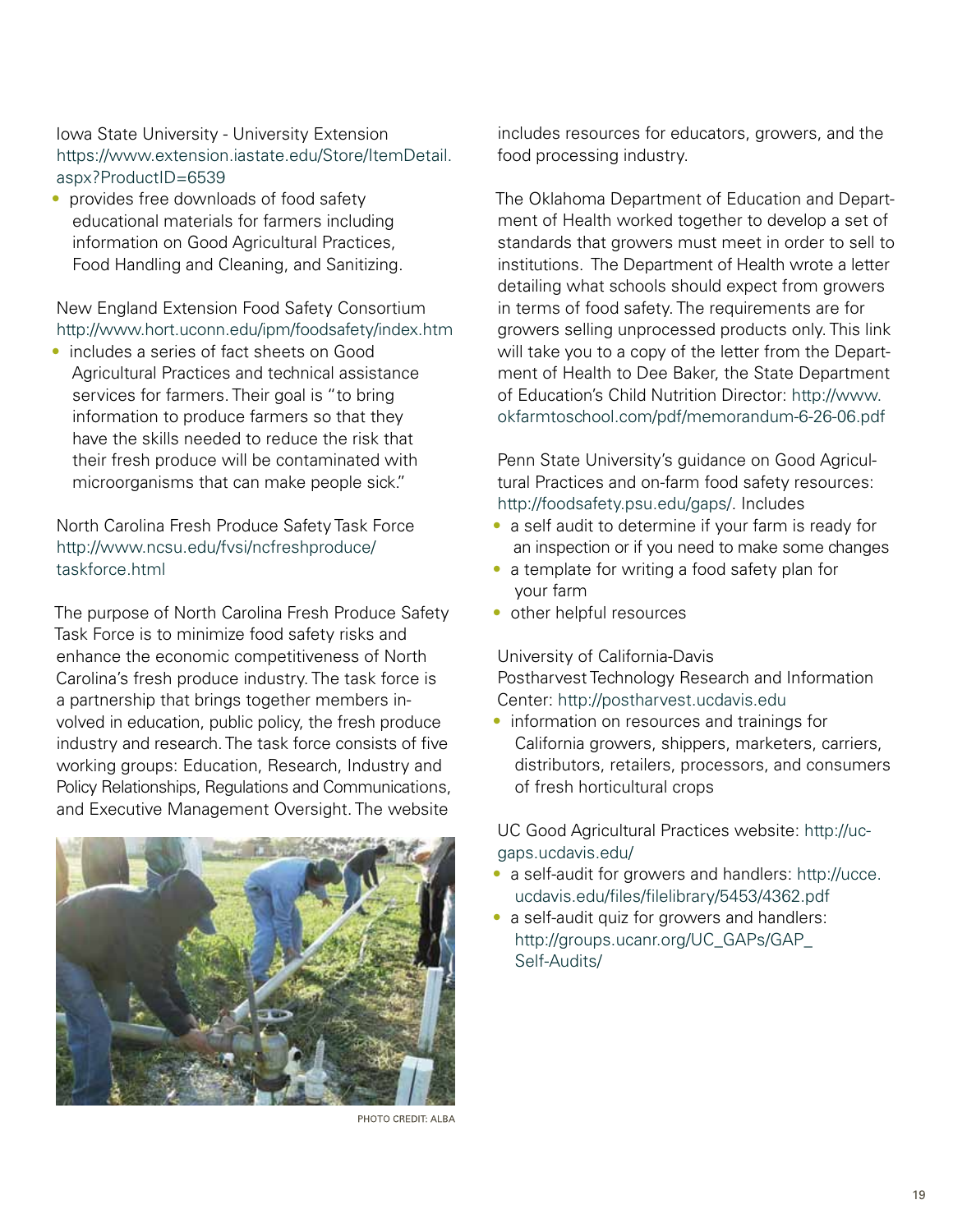University of Massachusett's GAPs Project team holds USDA GAPs online classes. This online program is offered in collaboration with UMass, the MA Department of Agricultural Resources, and the Cornell University National GAPs Program. To sign up, go to: http://www.umassone.net/gaps/. For further information contact dgn@nutrition.umass.edu or call (413) 545-0552.

University of Rhode Island, through support from the Rhode Island Division of Agriculture, developed program guidelines and a farm audit form based on Guidance for Industry: Guide to Minimize Microbial Food Safety Hazards for Fresh Fruits and Vegetables published by the FDA and USDA in October 1998. http://www.uri.edu/ce/ceec/food/grow.html

#### STATE/REGIONAL NON-PROFIT ORGANIZATIONS

These organizations work directly with farmers. This list is not meant to be comprehensive but to indicate the kinds of work that non-profit organizations are doing on food safety issues.

#### Agriculture & Land Based Training Association (ALBA): http://www.albafarmers.org/

ALBA provides bilingual Spanish-English training and technical assistance to beginning and established farmers in the tri-county area of Monterey, Santa Cruz and San Benito counties on the Central Coast of California. Marketing, production and post-harvest training and technical assistance cover some elements of food safety.

#### Community Alliance with Family Farmers (CAFF): http://caff.org/

CAFF is a statewide California organization that promotes sustainable agriculture. CAFF has been working with a variety of groups to develop scaleappropriate food safety outreach programs, most recently with Southeast Asian refugee farmers in the Sacramento Valley. CAFF developed a set of food safety GAPs with organic farmers and has made these available in a wide variety of contexts. These GAPs include an extensive discussion of

the risks associated with wildlife, developed in conjunction with the Wild Farm Alliance. CAFF is working on developing a series of local food distribution hubs and plans to conduct outreach on food safety with the farmers involved in these hubs.

#### Jubilee Project: http://jubileeproject.holston.org The Jubilee Project in Sneedville, TN, works with the volunteer farmer organization CAFÉ (Clinch Appalachian Farmers Enterprise) to cooperatively market sustainably grown farm produce to restaurants, schools and individual customers in the Hawkins and Hancock county region of Eastern Tennessee. CAFÉ conducts informal food safety updates at a monthly meeting for participating farmers and also trains and inspects on the farms for safe growing and safe handling procedures. CAFÉ has written safe growing and handling policies for their farmer participants and in farm tours is careful to go over those policies. Its customers are tolerant of its small size and have worked with them in any situations requiring attention, so they have not yet had to institute formal GAP certification.

#### Maine Organic Farmers and Gardeners Association: http://www.mofga.org/

Food Safety is an integral component of the Maine Organic Farmers and Gardeners Association (MOF-GA) organic marketing strategy. Over the past two years, about 60 farms have participated in MOFGA's Farm Food Safety workshops offered in four geographical regions of the state. These workshops presented a work-in-progress model of a Farm Food Safety Plan that was GAP based. To enhance market opportunities for certified organic farmers with institutions like hospitals, MOFGA and MOFGA certification services are collaborating in the development of a verification process that could be done in parallel to organic certification. Systems and protocols are being developed in collaboration with six farms and a central Maine healthcare facility. Information and resources, as available, are posted on MOFGA's online community website, http:// www.mofga.net.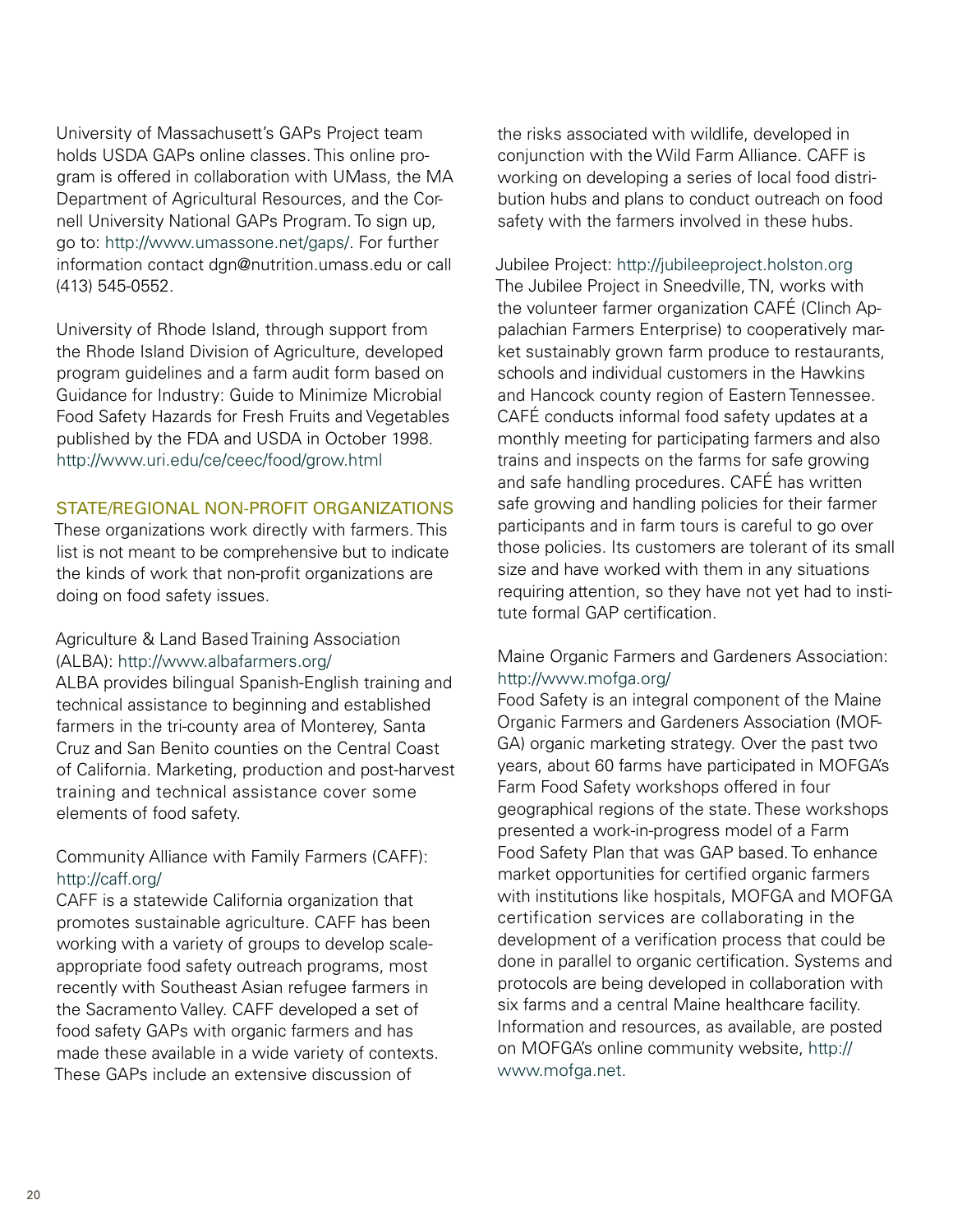

PHOTO CREDIT: JUBILEE

#### Michigan Food & Farming Systems (MIFFS): http://www.miffs.org/gapghp.asp

MIFFS and partners presented a workshop series on Good Agricultural Practices (GAP) and Good Handling Practices (GHP) to reach out to growers trying to tackle the supply chain, focusing on the steps and strategies to safely get fresh local product to regional grocery stores and the wholesale distributors that service them. These workshops were to help farmers understand certification standards and practices that wholesale and retail buyers are requiring to ensure safe food for their customers. The presentations, handouts and resources for these workshops are available from the website.

## New Entry Sustainable Farming Project: http://nesfp.nutrition.tufts.edu/

Food Food Safety Training is a critical training component of the New Entry Sustainable Farming Project's seasonal field-based training curriculum. New Entry operates the World PEAS Cooperative, a multi-producer marketing cooperative that organizes a 300+ member Community Supported Agriculture (CSA) program, facilitates summer feeding program and low-income food distribution programs and coordinates sales to farmers' markets and wholesale accounts. Farmers in the program also sell direct to independent markets. New Entry hosts an annual "Post-Harvest Handling" workshop that trains new and beginning farmers about establishing food

safety practices, maintaining crop quality, and bringing quality produce to market. This hands-on training incorporates GAPs and references the Project's Plain Language Guides to Post-Harvest Handling, Selling at Farmers' Markets, and new Resource Guide to Farming in Massachusetts (which contains additional information on food safety and other related regulations). These resource guides are posted on http://nesfp.nutrition.tufts.edu/resources/ plainlanguage.html.

Plain language guides developed by New Entry Sustainable Farming Project through Tufts University include:

- Plain Language Guide to Value-Added Food Production (some references to licensing, food certification courses, and getting insurance): http://nesfp.nutrition.tufts.edu/downloads/guides/ PL\_ValueAddedGuide.pdf
- Plain Language Guide to Post-Harvest Handling (not a lot about food safety in this version of the guide, but it is being revised to include more on GAPs): http://nesfp.nutrition.tufts.edu/downloads/ guides/PL\_HarvestGuide.pdf

#### COMMODITY SPECIFIC GUIDANCE

FDA Guidance Document. Includes 2009 updates for tomatoes, leafy greens, and melons: http://www. fda.gov/Food/GuidanceComplianceRegulatoryInformation/GuidanceDocuments/default.htm

Commodity Specific Food Safety Guidelines for various commodities, in addition to other Industry Produce Safety Initiatives, listed on United Fresh Produce Association website: http://www.unitedfresh.org/newsviews/food\_safety\_resource\_center/ industry produce safety initiatives

Commodity Specific Food Safety Guidelines for California and Arizona growers by Western Growers, 2008. http://www.wga.com/default. php?id=117&pagename=FoodSafety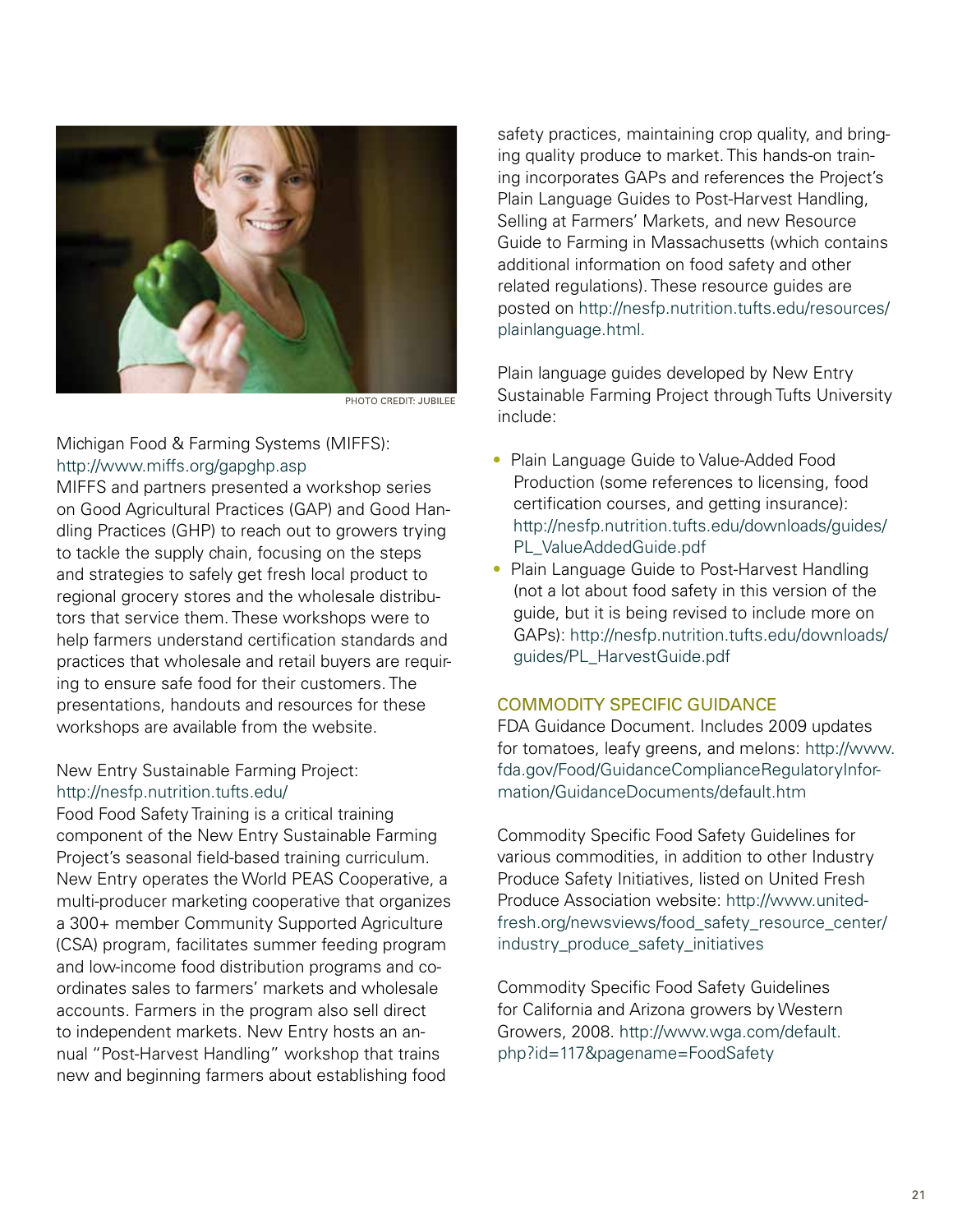Commodity Specific Information compiled by the North Carolina Fresh Produce Safety Task Force: http://www.ncmarketready.org/ncfreshproducesafety/commodity.html

Penn State Mushroom Food Safety Program. Commodity Specific Guidelines and Training Materials for Mushroom Growers, 2008. http://foodsafety.psu. edu/mush/foodsafety.htm

#### PUBLICATIONS

Community Alliance with Family Farmers, The History, Politics and Perils of the Current Food Safety Controversy: CAFF Guide to Proposed Food Safety Regulations, January 2008. http://www.caff.org/ CAFF.Policy.Guide.l.pdf

This report outlines a history of food safety issues in the U.S. and approaches for protecting produce from pathogens that have been considered. This report makes a case that (mandatory) Marketing Act Orders and (voluntary) Agreements are not well suited for regulating on-farm produce safety. The report concludes with eight recommendations for an alternative approach to farm food safety.



PHOTO CREDIT: CAFE

Cornell University, Food Safety Begins on the Farm: A Grower's Guide, 2000.

This booklet provides an overview of GAP that can be implemented on farms and in packinghouses.

Also includes background information on food-borne illnesses related to produce consumption. Available in English or Spanish.

FamilyFarmed.org, Wholesale Success: A Farmer's Guide to Selling, Post Harvest Handling and Packing Produce, 2010. http://www.familyfarmed. org/wholesale-success

Publication contains comprehensive information on food safety issues and resources to help farmers develop their own food safety plan, as well as other information relevant to accessing wholesale markets.

Food and Agriculture of the United Nations (FAO), Improving the Safety and Quality of Fresh Fruits and Vegetables: A Training Manual for Trainers, Rome, 2004. http://www.fao.org/docrep/007/y5488e/ y5488e00.HTM

The Food and Agriculture Organization (FAO) is the main United Nations agency specialized in all aspects related to food quality and safety, along the different stages of production, harvest, post-harvest handling, storage, transport, processing and distribution of food. This manual has been prepared as part of the activities undertaken by FAO's Food Quality and Standards Service, in an effort to strengthen the institutional capacities, both public and private, of Member Countries to develop and implement quality assurance and food safety programs for fresh fruits and vegetables that are environmentally sustainable and benefit all actors in the chain.

Food and Water Watch & IATP, Bridging the GAPs: Strategies to Improve Produce Safety, Preserve Farm Diversity and Strengthen Local Food Systems, September 2009.

#### http://www.foodandwaterwatch.org/food/pubs/reports/bridging-the-gaps

This report begins with an overview of existing on-farm food safety policies and programs. It then analyzes the ramifications of existing and proposed protocols, and offers recommendations for improving produce safety while preserving the diversity of farm sizes and production methods present in the U.S. food system.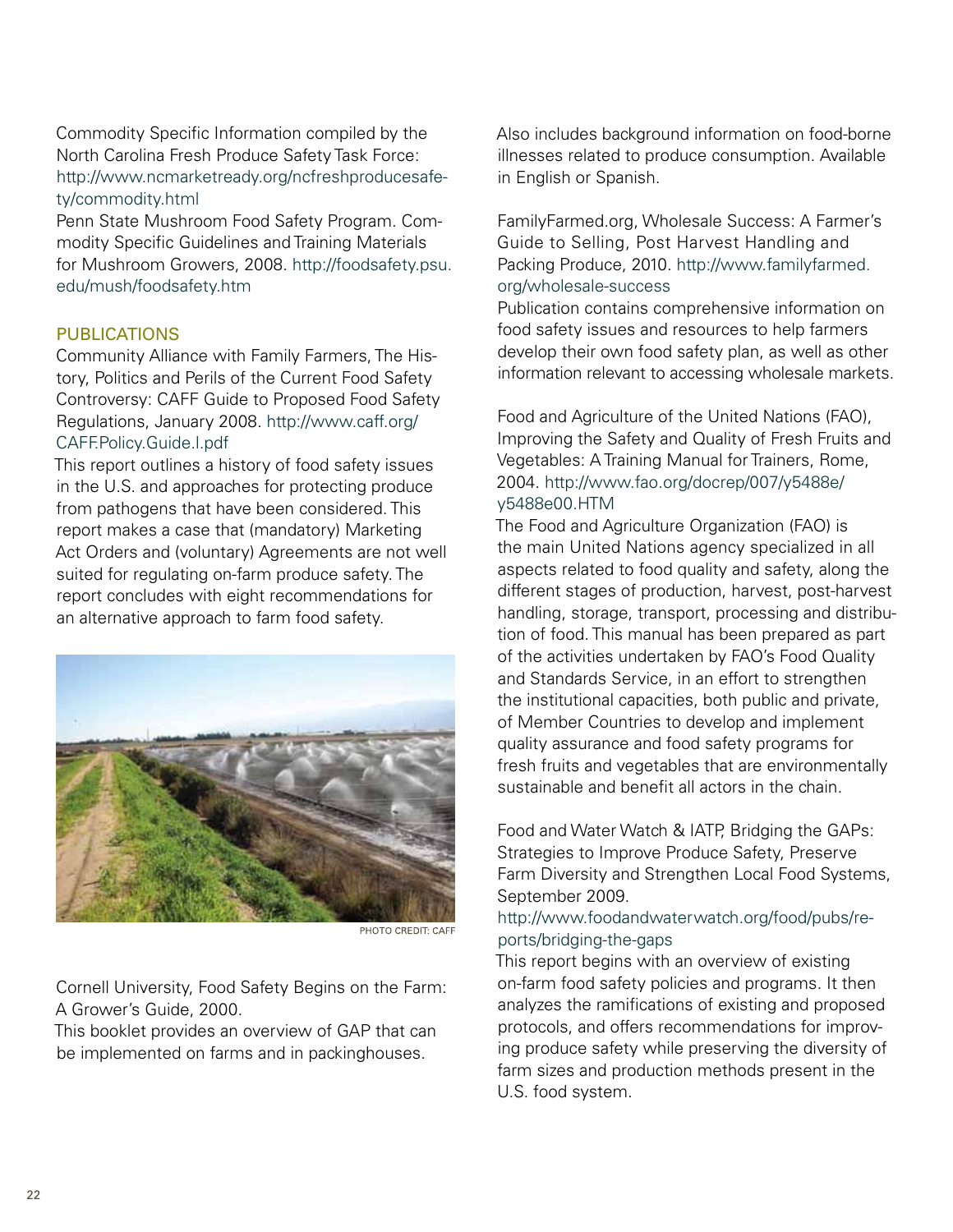National Sustainable Agriculture Coalition (NSAC), Food Safety on the Farm: Policy Brief and Recommendations, October 2009. http://sustainableagriculture.net/wp-content/uploads/2008/08/NSAC-Food-Safety-Policy-Brief-October-2009.pdf

This position paper addresses some of the legislative food safety proposals that have been introduced in the 111th Congress, as of October 2009, as well as administrative developments within the Obama Administration, the FDA, and the USDA. The paper focuses on fresh produce and microbial pathogens because they are at the center of current food safety debates.

Nature Conservancy, Safe and Sustainable: Co-Managing for Food Safety and Ecological Health in California's Central Coast Region, February 2010. http://www.perishablepundit.com/PunditImages/producesafety.pdf

This report was developed with support from more than 35 expert advisors representing many facets of the agricultural industry — from small- and midscale growers to shippers and buyers — as well as government agencies, environmental non-profits, the legal world and academia. This case study may be of interest to people who seek to conserve sensitive natural resources, reduce food-borne illness, or both. Although this case study focuses on a single category of produce (leafy greens) and a specific geographical area, the findings and underlying principles may apply across the nation. Stakeholders in the Central Coast region are currently working towards "co-management" strategies. While "co-management" can be used in different ways, here it is defined as an approach to minimize microbiological hazards associated with food production while simultaneously conserving soil, water, air, wildlife, and other natural resources.

Oklahoma Department of Agriculture, Food, and Forestry, Farm to School Program, Tips, Tools, & Guidelines for Food Distribution & Food Safety, http://www.okfarmtoschool.com/resources/fts-distro-foodsafetymanual/index.htm

This manual is intended to provide information, insight, and useful tools for farmers and school food service directors interested in FTS program participation. The manual includes a brief overview of the FTS program in the U.S. and Oklahoma, gives guidance for meeting food safety protocols, discusses results from surveys of Oklahoma schools and food service distributors regarding FTS participation and perceptions, and provides a summary of tips and suggestions from FTS program coordinators and participants. The manual also includes information on two new tools for use by farmers and school food service directors that are currently being used in Oklahoma: a distribution cost template and a produce calculator.

UC Cooperative Extension Specialist, Department of Vegetable Crops, UC Davis: Key Points of Control and Management of Microbial Food Safety: Information for Growers, Packers, and Handlers of Fresh-Consumed Horticultural Products, 2003. http://ucgaps.ucdavis.edu/documents/UC\_ANR\_ GAP\_Series3574.pdf

This publication provides a brief outline of the fundamental components of microbial food safety management plans for growers, specialty crop producers, harvest service operators, distribution and wholesale handlers, direct marketers and fresh cut processors. Given the diversity of environments, crop management practices and handling practices, growers can use the principles outlined to create their own food safety planning and management program. This quick reference guide focuses on these key guiding principles: prevention of contamination, reduction of survival, and prevention of cross-contamination for each step, up to consumer handling.

University of Minnesota, A Food Safety Plan (Template) for You, compiled by Michele Scherman, 2008. http://safety.cfans.umn.edu/pdfs/FSP4U.pdf This guide shows how to create a food safety plan and provides template forms for record keeping and an overview of USDA GAP audit program requirements.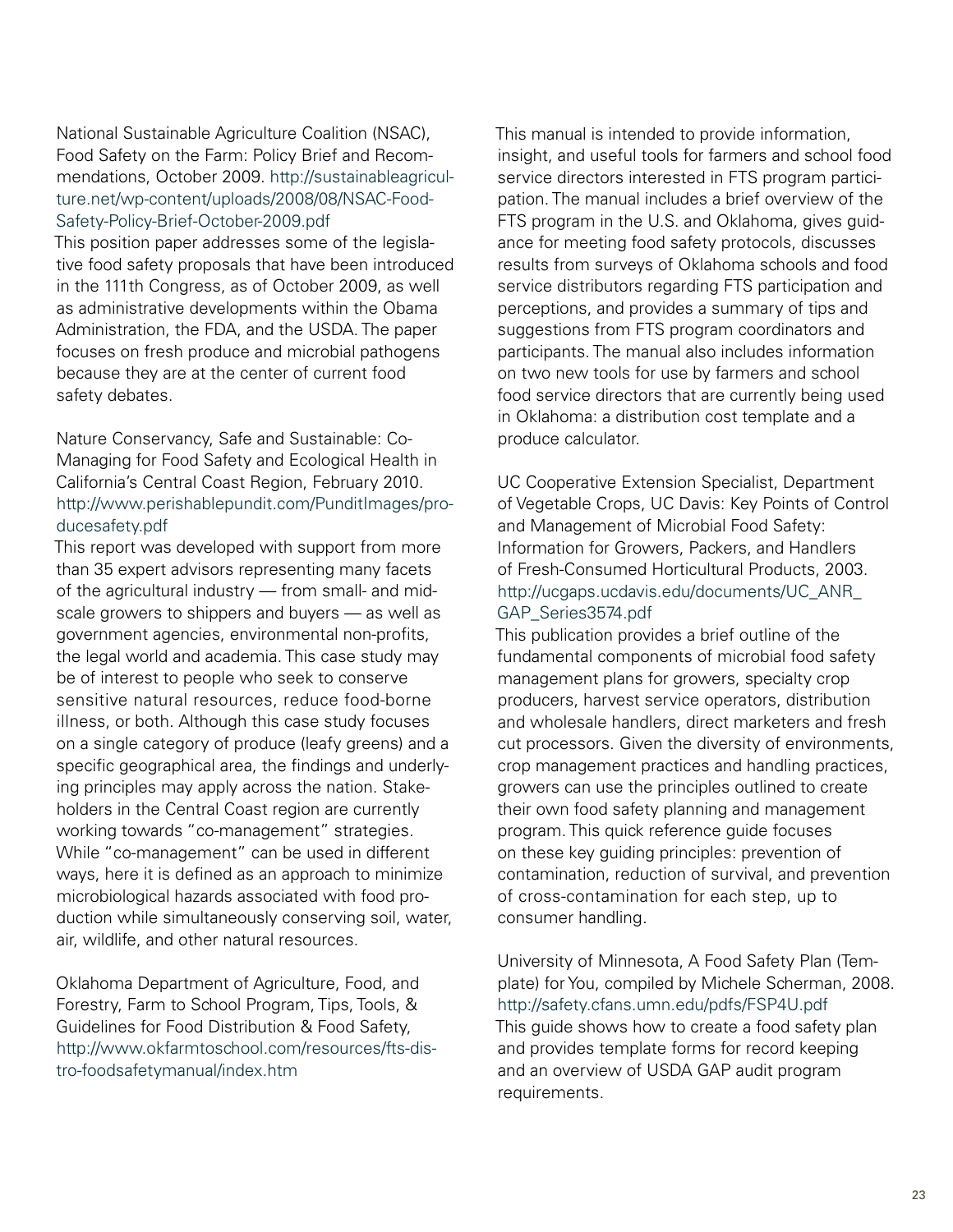National Organizations Involved in Food Safety Legislation Related to Small Farms' Issues These organizations do not work directly with farmers but work on federal legislative issues that affect farmers.

Farm-to-Consumer Legal Defense Fund : http://www.farmtoconsumer.org/

Food and Water Watch: http://www.foodandwaterwatch.org/

Institute for Agriculture and Trade Policy: http://iatp.org/

National Organic Coalition: http://www.nationalorganiccoalition.org/index.html

National Sustainable Agriculture Coalition: http://sustainableagriculture.net/

Wild Farm Alliance: http://www.wildfarmalliance.org/

#### OTHER HELPFUL INFORMATION

The National Center for Appropriate Technology (NCAT) is developing an illustrated comic-style guide for growers that will describe how to implement GAP standards on individual farms. This easy-to-read guide outlines four basic approaches:

- 1. CLEAN SOIL: Minimize human pathogens in the soil.
- 2. CLEAN WATER: Monitor water quality. For example, water used for washing produce should be of drinkable quality.
- 3. CLEAN HANDS: Use good personal hygiene in the field and the packinghouse.
- 4. CLEAN SURFACES: Wash and properly sanitize work surfaces, packing bins, transportation vehicles, etc.

To learn more about NCAT's illustrated guide, visit http://attra.ncat.org or call 1-800-411-3222.

The FamilyFarmed.org On-Farm Food Safety Project is a national program that plans to offer farmers, food safety professionals and agricultural extension specialists technical assistance to develop riskbased food safety programs. This will be achieved through the development of an educational website and a free, easy to use on-line tool, constructed based on a comprehensive GAP control points framework, which will generate customized on-farm food safety plans based on user input. The tool will be designed for use by small- to mid-scale growers and will provide them with a full set of record keeping tools to document their food safety program and to provide training to their employees.

The program software will be based on a number of decision trees, which will assess and address food safety risks for each farm area. An easy to use web interface will be constructed and will allow the user to identify and understand food safety risk areas applicable to their operation based on their answers to a series of yes/no questions. The program will automatically generate all associated documents required to help address those risks. This on-line tool will reside on the website www.farmfoodsafetyplan.org. See www.familyfarmed.org for information about when the website will be available.

National Good Food Network (NGFN) food safety mailing list: http://www.ngfn.org/resources/food-safety

National Sustainable Agriculture Coalition's blog (on food safety and other legislative issues): http://sustainableagriculture.net/blog/



PHOTO CREDIT: MOFGA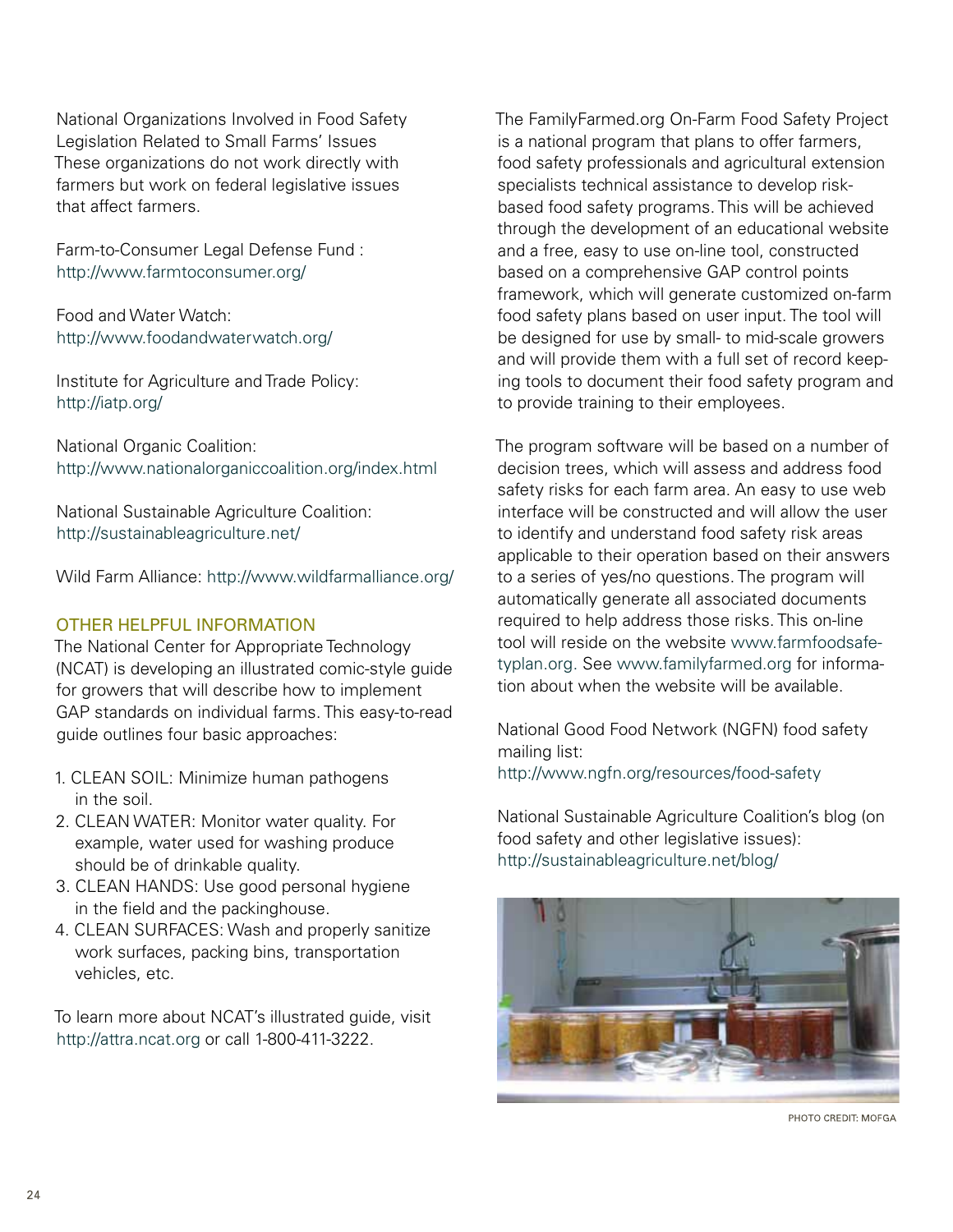Food Safety News (http://www.foodsafetynews. com/) presented by Marler Clark LLP, PS. A personal injury lawyer and national expert in foodborne illness litigation, William Marler has been a major force in food safety policy in the United States and abroad. He and his partners at Marler Clark have represented thousands of individuals in claims against food companies whose contaminated products have caused serious injury and death. His advocacy for better food regulation has led to invitations to address local, national and international gatherings on food safety, including recent testimony to the U.S. House Committee on Energy and Commerce. Food Safety News includes articles on various aspects of food safety issues, including those affecting small farmers and organic farmers.

#### Primus Labs:

http://intranet.primuslabs.com/igap/default.asp Some distributors use this private auditor to help them work with small farmers. Their website allows you to create a personalized food safety manual for your farm, but you need to become a member and log in. The Produce Safety Project at Georgetown University seeks the establishment by the Food and Drug Administration of mandatory and enforceable safety standards for domestic and imported fresh produce. The website includes reports, articles and other resources related to food safety issues: http:// www.producesafetyproject.org/

The Produce Safety Project website provides a chart comparing GAPs for fresh produce. In the absence of mandatory federal regulations, a number of organizations and one state have stepped into the regulatory void and adopted their own standards for the growing and harvesting of fresh produce (fruits and vegetables intended to be consumed raw) aimed at minimizing microbial contamination. http://www.producesafetyproject.org/gaps

Testimony at USDA Agricultural Marketing Service (AMS) hearings on proposed marketing agreement for leafy green vegetables: http://www.ams.usda.gov/ AMSv1.0/ams.fetchTemplateData.do?template=Templat eA&navID=ProposedMarketingAgreementforLeafyGree ns&rightNav1=ProposedMarketingAgreementforLeafyG reens&topNav=&leftNav=CommodityAreas&page=Lea fyGreensProposal&resultType=&acct=fvmktord

United Fresh Produce Association (http://www. unitedfresh.org/0) is a "trade association committed to driving the growth and success of produce companies and their partners. United Fresh represents the interests of member companies throughout the global, fresh produce supply chain, including familyowned, private and publicly traded businesses as well as regional, national and international companies". United Fresh aims to provide support for its members on various issues, including on-farm food safety issues and pending food safety legislation issues and efforts.

### Gap Harmonization Initiative

The technical working group (TWG) of the GAP Harmonization Initiative is a voluntary group representing many different buyers, produce commodity associations, farms, audit agencies and GAP standard owners. The TWG examined 13 different existing GAP-like standards to develop the harmonized standards. The hope is that the harmonized GAP standards will be appropriate for farmers of all scales, commodities and mixes of crops, locations (regions within North America), and production practices. A key intended outcome is to eliminate audit supermetrics, audit fatigue and redundancy, and to assure market access for farmers of all scales wishing to enter the produce supply chain, while maintaining and improving the safety of the fresh fruits and vegetables throughout that chain. The GAP Harmonization Initiative provides an opportunity to shape these standards into something that is manageable for farms of all sizes. To learn more about the GAP Harmonization Initiative and how to submit comments, go to: http://www.ngfn.org/resources/food-safety

Canadian Horticultural Council: http://www.canadagap.ca

- The website includes a comprehensive food safety manual based on HACCP analysis of farming operations.
- The website also includes a variety of record templates. Users need to obtain membership with CHC to gain access to manuals.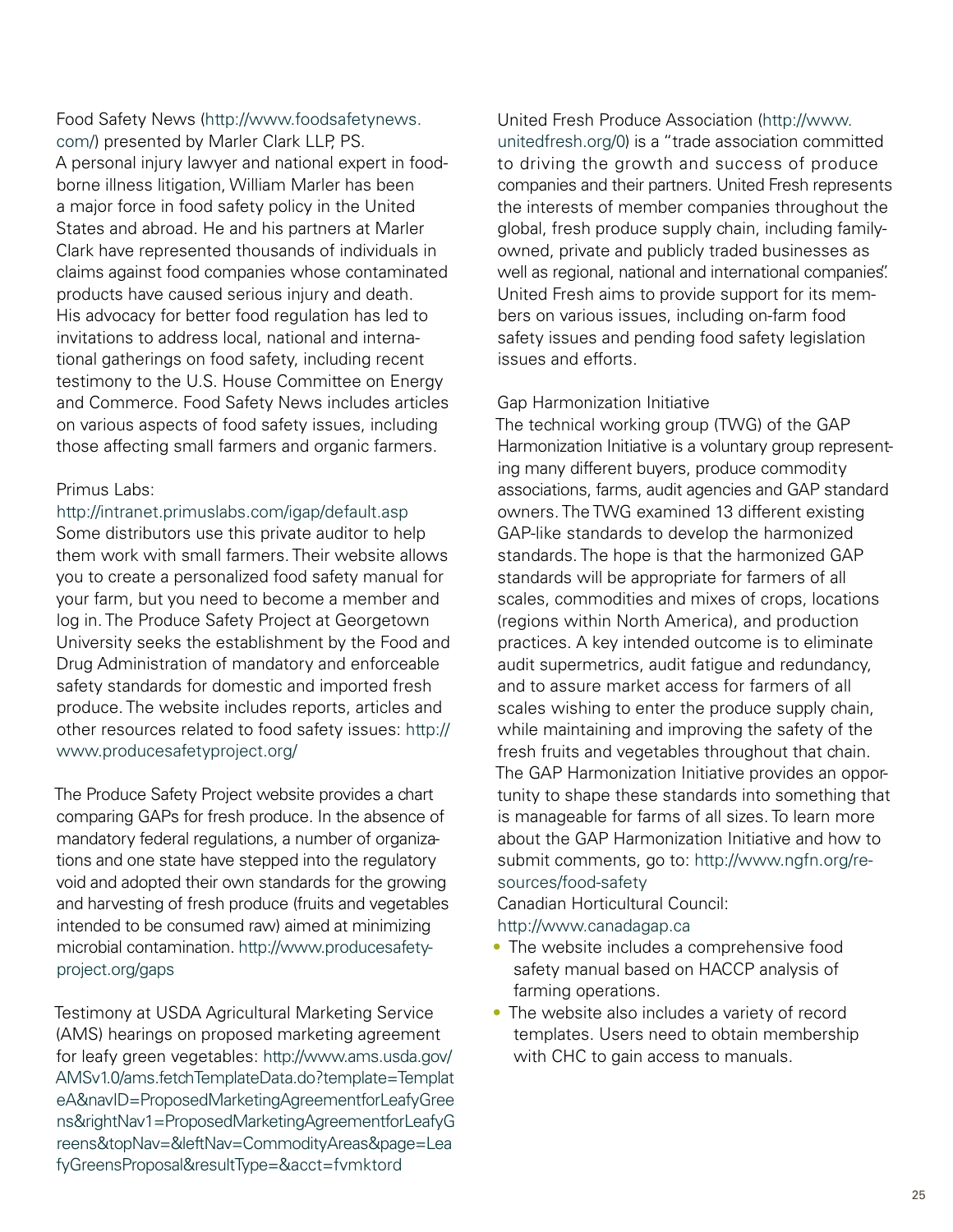# **LIABILITY INSURANCE RESOURCES**

Arizona Cooperative Extension Service, Examining Insurance Needs Is Essential to Marketing, 1995. http://ag.arizona.edu/arec/pubs/dmkt/Examininginsurance.pdf

"Farmers' markets, roadside stands, U-Pick vegetable and fruit operations, and Christmas tree farms are on the upswing. Insurance is as necessary as quality products, good help and a good location in operating a direct marketing business."

Hamilton, Neil, The Legal Guide for Direct Farm Marketing, 1999. \$24.

## http://www.growingformarket.com/store/ products/95

Neil Hamilton is director of the Agricultural Law Center at Drake University Law School. Some of the topics covered:

- Farmers markets
- **•** Business forms, licenses, taxation
- Contracts, food stamps, getting paid
- Advertising, organic certification and other claims
- Land use and property law, including pesticide drift
- Inspection, licensing and food safety
- Marketing meat, poultry and dairy



PHOTO CREDIT: NESFP

The Networking Association for Farm Direct Marketing and Agritourism (NAFDMA) compiled a list of insurance companies that cover farm direct marketing enterprises: http://www.nafdma.com/Resources/Insurance

#### Farmers Market Coalition

In March 2010, the Farmers Market Coalition partnered with Campbell Risk Management to make an affordable liability insurance program available to farmers market vendors at a national level: http://farmersmarketcoalition.org/fmc-exploresinsurance-options



PHOTO CREDIT: NESFP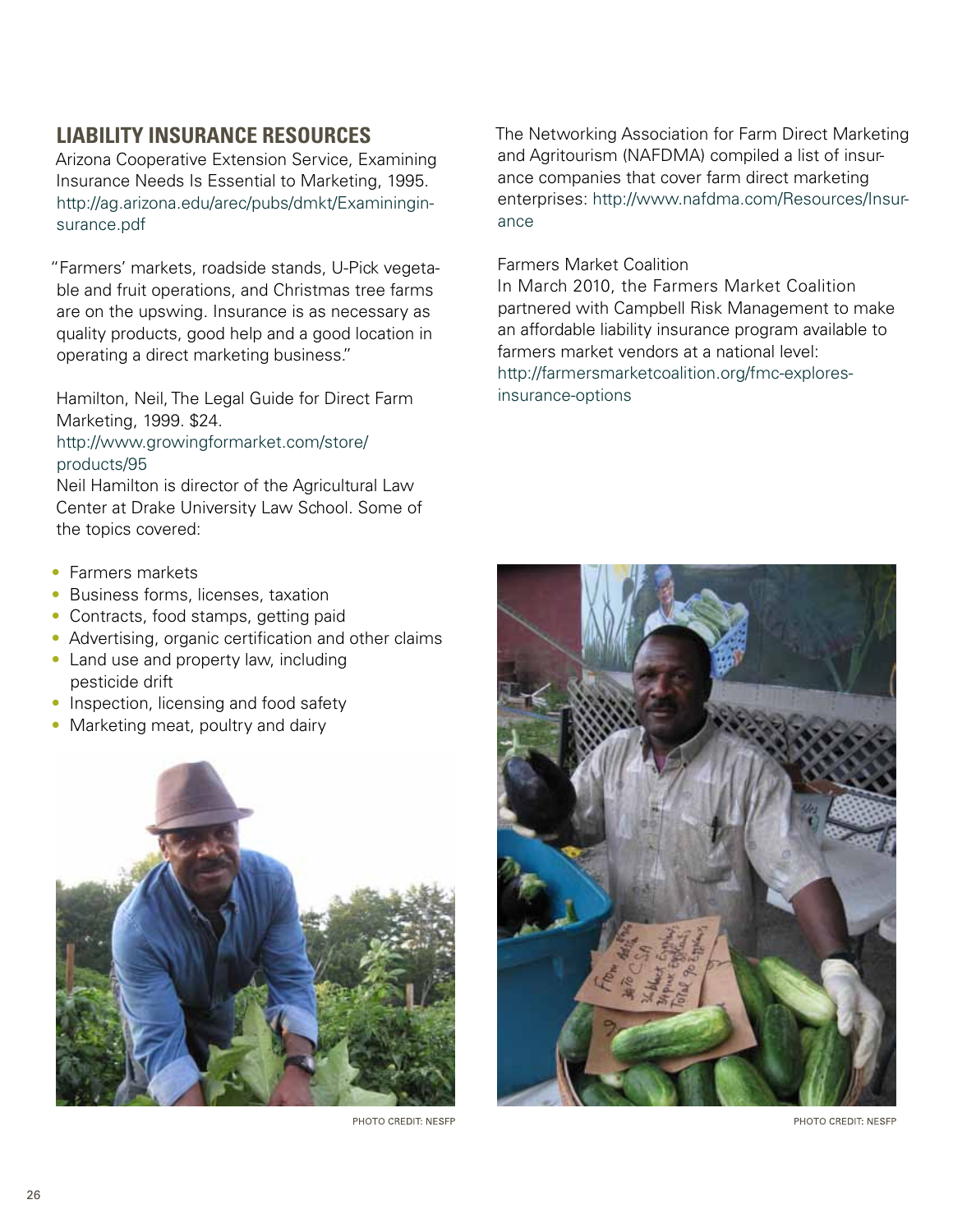# **APPENDIX: HIGHLIGHTS OF FARMER ASSESSMENTS**

This summary details the highlights from assessments conducted by CFSC and partner organizations with 25 different small or limited resource farmers (fruit and vegetable growers) around the country. The focus of the assessments was on food safety and product liability insurance issues. Twenty of the assessments were conducted by CFSC as individual phone interviews. Five were conducted by ALBA as part of a focus group. The assessments were conducted January through March 2010.

In the text below, "Non-profit growers' organization" refers to ALBA, CAFF, JP, MOFGA, or NESFP (the names of these organizations were removed in order to maintain confidentiality). These organizations each provided contact information for five producers who volunteered to participate in the assessments.

Background information on farmers who participated in the assessments:

The background questions conducted at the beginning of the assessments provide important contextual information about the farmers. The questions and responses are outlined below. The number next to the response indicates how many farmers indicated this response. The percentage represents the percentage of farmers who indicated this response, unless noted otherwise.

1) How many years have you been farming in the US? 1 – 5 years: 10, 40% 6 – 10 years: 2, 8% 11 – 15 years: 2, 8% More than 15 years: 11, 44%

2) Age

 26 – 35: 4, 16% 36 – 45: 5, 20% 46 – 55: 11, 44% Over 55 years old: 5, 20%

- 3) Ethnicity Caucasian: 16, 64% Hispanic: 6, 24% African: 2, 8% Asian: 1, 4%
- 4) Gender Male: 15, 60% Female: 10, 40%

5) How would you describe your operation in terms of your production practices? Sustainable: 9, 36% Certified organic: 7, 28% Organic: 6, 24% Conventional: 2, 8% IPM: 1, 4%

6) Do you raise any animals (if so, what)? Yes: 11, 44% No: 14, 56% Types: beef cattle, dairy cattle, cow/ calf operation, pigs, goats, sheep, broilers, egg layers, turkeys

7) How many acres are in fruit, berry, or vegetable production? Less than 2 acres: 6, 24% 2 – 5 acres: 7, 28% 6 – 10: 2, 8 % 11 – 20: 4, 16% 21 – 50: 2, 8% 100 – 200: 2, 8% 380 – 478: 2, 8%

8) Where do you market your products? Note: Most farmers had multiple responses for this question so the percentage represents the percentage of responses, not the percentage of farmers.

 Farmers' markets: 15, 25% Grocery stores, natural food stores: 9, 15% CSA: 8, 13% Grower cooperative (which sells to restaurants, school, supermarkets, and individuals): 6, 10% Restaurants: (also see 'other' below) 5, 8% Wholesale distributors: 5, 8% Individuals: 3, 5% Other (wide variety of outlets): 10, 16%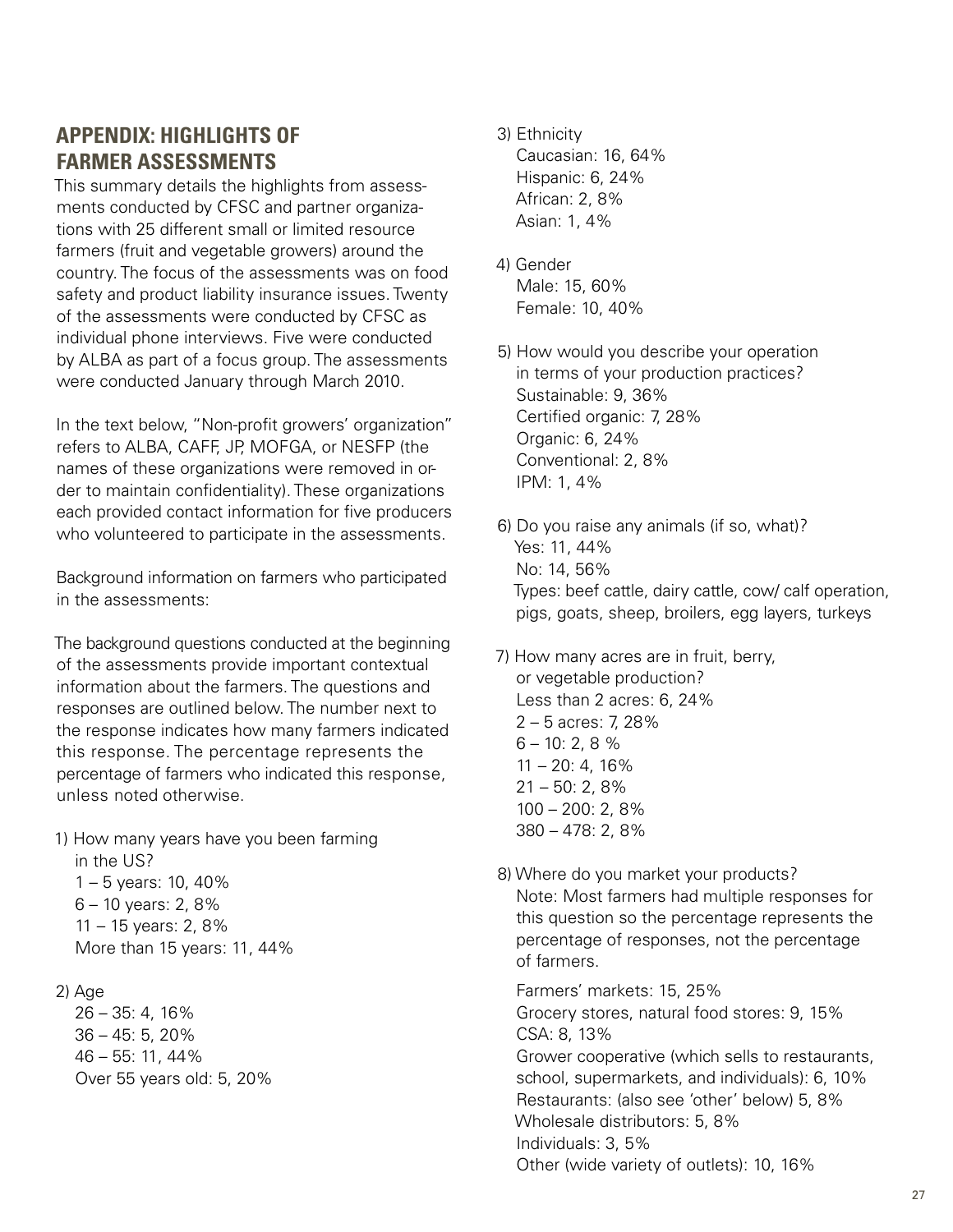#### FOOD SAFETY:

For the purposes of the assessments, we explained to the producers that we are defining food safety procedures as "methods for the production, handling, storage, and processing of food in ways that prevent food-borne illness." Sixty percent of the farmers indicated that their customers do not have any food safety requirements. One farmer explained that "Living in a small community, they know us, we know them, and they know they can visit us any time, they can track it down, they haven't gotten too concerned about it right now."

However, 68% of the farmers indicated they have participated in a training on food safety procedures and many of them detailed several food safety practices they conduct on their farm. For instance, when asked what they do to keep animals out of produce areas, most indicated several measures that they take to address this. Twenty eight percent of the responses indicated using fencing to keep animals (wild and domestic) out of the fruit and vegetable fields, 12% of the responses included using other means for keeping produce and livestock areas segregated, and 17% of the responses specify using traps for keeping wild animals out of produce areas. Other responses included using row covers, using tactics that scare away animals (such as tin plates), and keeping border areas clean and cleared.

When asked how they manage manure or compost to prevent food safety concerns, some of the farmers use more than one measure for this. Forty five percent of the responses conveyed purchasing or securing composted manure from another location, 27% conveyed not using any animal products in compost that is used in produce fields, and 21% conveyed having a careful system and positioning for the compost.

Seventy two percent of the farmers have hired workers on their farms. They have various food

safety guidelines in place for their workers. Twentynine percent of these comments pointed to providing bathrooms and encouraging hand washing, 17% pointed to workers not working when they are sick, and 11% pointed to workers covering their hair. Twenty three percent of the responses related to employees undergoing some sort of food safety training and 40% related to information being presented in Spanish.

In terms of some of the challenging on-farm food safety practices, testing private water sources and record keeping seemed to be areas of difficulty. In terms of testing wash water and irrigation water, 44% of the farmers use a spring or well water for one or both sources and test these private sources, 30% use spring or well water for one or both sources and don't test at least one of the private sources, and 17% use public water for both sources so do not test the water. Nine percent were not sure if the wash water and irrigation water was tested. Forty eight percent of the farmers indicated that no one involved in their farm operation keeps records of the food safety practices conducted on their farm.

When asked if there is anything else they do to protect food safety concerns on their farm, responses included:

- Try not to do anything wouldn't want to eat yourself, common sense
- Formulated a way of keeping track of sprays: what the name of the pesticide is, what date it was applied, how long supposed to wait before picking the vegetable
- My biggest advantage here is that there is a lot of stuff here that I can keep covered so less danger of contamination, less danger of animal/ air-born/ splash contamination cause either in hoop house or covered with row cover or cages and use compost side dress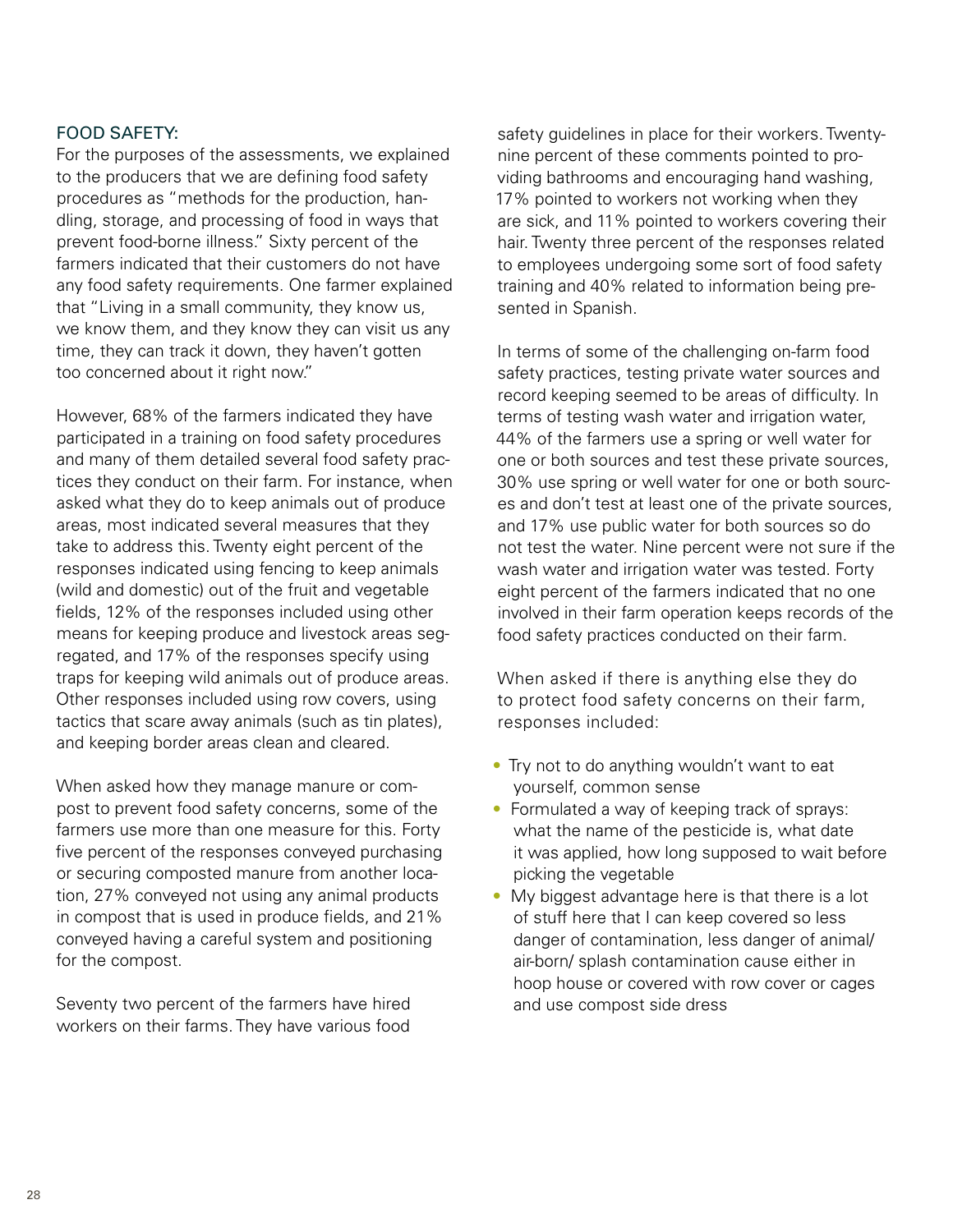- My spouse thinks I am overly picky about it
	- Make sure towels we lay lettuce on has been bleached and didn't have any softeners
	- Use clean bags, don't recycle them
	- All of our materials are kept upstairs in a room where neither animals or food goes into so not contaminated
	- Wash our hands regularly: before go out to pick
	- This is the food we eat, so make a point of keeping things clean
	- Counters and fridge kept clean
- Change wash water regularly, try to make sure everything is harvested and washed very quickly out of the fields: don't want things to sit around too long.
- Change the water, good storage, good containers to store, good boxes, good cleaning. Pesticides just organic. Every year they (non-profit growers' organization) visit my farm, Have passed all the non-profits' visits/ certifications (regarding food safety issues)
- Harvest everything and ice it and take it to market, little bit of a fudge factor, probably not at the temperature required all of the time, we are making some big capital improvements this year, building a walk-in cooler with air conditioner.
- Wash our harvest bins: both ones we take to the fields and the ones when we are packing. This year, we are planning on washing the containers when we get back from market and let them dry; We are going to build a washing station: flooring off the ground, so that the water can drain through (wooden flooring), out of any mud or wash water; wash hands
- The thrust of our marketing is fresh market, harvested either the evening before or the day of the market, don't have a walk-in cooler or refrigeration system, very little time to cool down or handle otherwise, washing and cooling with water, just common sense hygiene. General common sense hygiene. Don't have any written policy yet but working on this since at tending non-profit growers organization workshop
- I do the following to protect food safety:
	- a. Cleanliness around field borders
	- b. Clean bathrooms adequately outfitted for workers
	- c. Wash harvesting knives with soap and water
	- d. Use bat and owl boxes
	- e. Generally keep area clean

• Right now I am building an area for my workers so they can be comfortable – a place where they can eat, rest and sit down, etc. and to keep tools.

• In terms of sources that farmers used for finding information on food safety or GAP issues, most have used more than one source but 42.5% of the responses included growers' organization in the state/ region. Another 10% of the responses cited magazines as their source for information, including Mother Earth News, and USDA articles. University Extension and state departments of agriculture each came in at 7.5%, as did finding this information from previous employers.

Of the 68% of farmers who participated in a training on food safety procedures, the most common response in terms of who organized the trainings was non-profit growers' organization in the state or region.

Thirty seven percent of the farmers found certain food safety issues difficult to address. The following comments were amongst those listed:

- $\bullet$  Just the fact that my husband passed away, its all on my shoulders, farmers are being regulated to death: thinking about not doing it anymore because of liability involved
- Record-keeping, I should write more stuff down: More accurate harvest dates and more accurate quantities of what picked
- What concerns us as small farmers is that so many of the guidelines are set up for a large production farm with a lot of workers; at one of the trainings: we were told we can't go to grandma's house and go to the bathroom and wash our hands if not certified to do this.
- Most of us don't have washing facilities; we go into our houses to use bathroom and wash hands.
- It is the recording thing that gets me; asking us to pay for the inspector to come out: government should pay for this; doesn't seem ethical.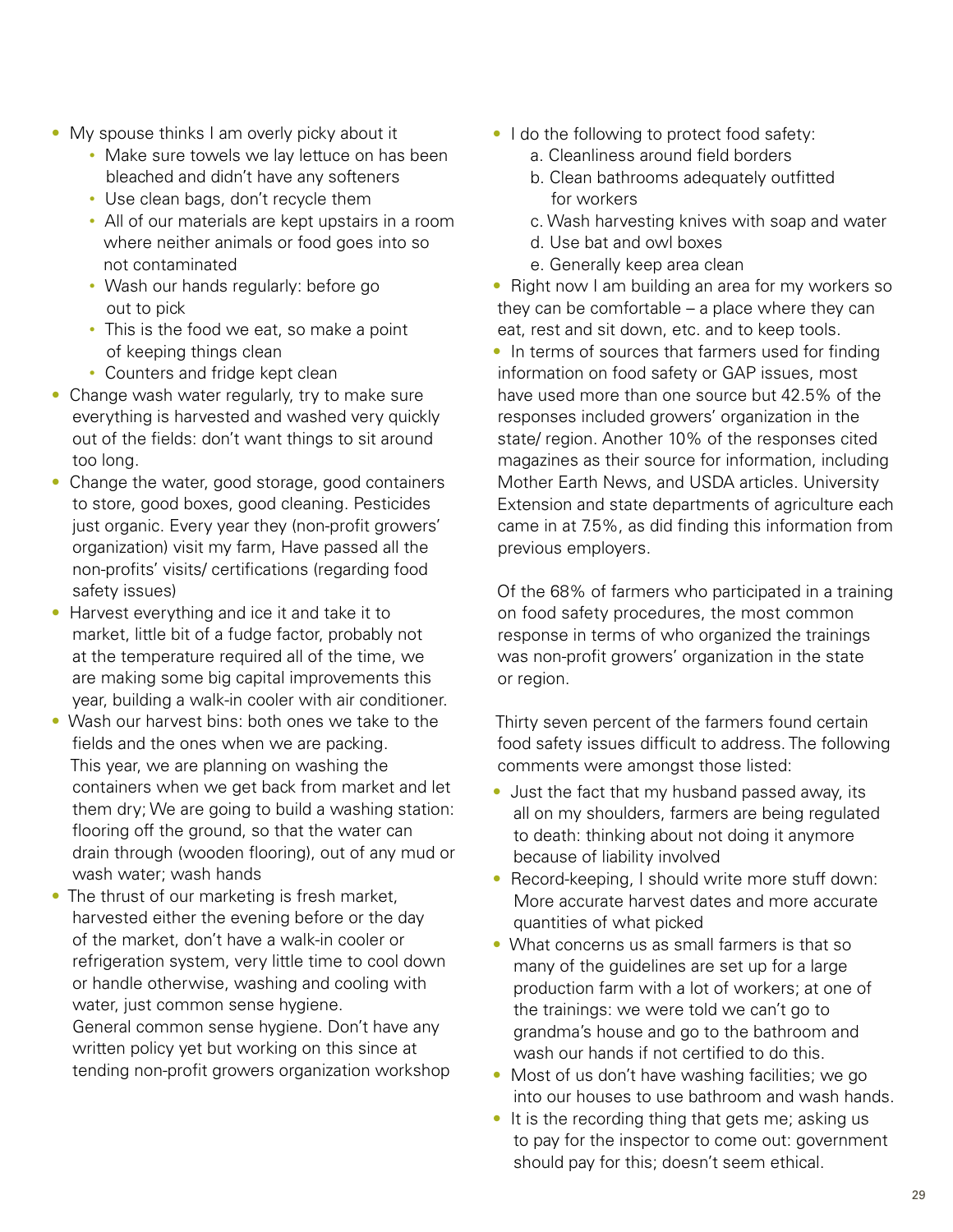- I lease my land so I am not able to put in systems that I feel would be the best, Would like to have a gravel floor, stainless steel wash system with better cleaners. I use town water, everything is very low key.
- To do this the way inspectors want it to be done requires a lot of supervision time. Most small farmers don't have the ability to do this, very difficult, high cost, need someone to watch people that are using port a potties to make sure they are washing their hands,. This is not that realistic, it's very time consuming and expensive. It's also resource intensive for small and medium size farmers because they have to hire some one to focus on food safety. You need a significant amount of time to do this.
- All of them were difficult to address because they were new to the farm workers. The transition of the mindset was difficult, as they have been doing the same thing the same way for a long time. Takes a lot of review, have to be on top of it; I don't believe it is difficult to have a HACCP program on a farm.
- We have difficulties with the GAP system, we don't sell to anyone who wants GAP cause we don't think we can do it (lose points if deer walk across your fields, inspection costs astronomical).
- It is difficult to help workers understand the importance of participating in trainings. I used to require them to sign a form to prove that they had been trained. Now I only give verbal trainings since my workers are permanent.

When asked if they are familiar with some of the possible food safety guidelines that are being proposed and, if so, do they have any concerns about meeting the proposed guidelines, 58% communicated that they were familiar with the proposed guidelines and were concerned about being able to meet them.

#### THEIR COMMENTS INCLUDED:

• Afraid we might not be able to field pack, might have to have a packing house, a facility on farm for washing and re-packing; might have to stop growing some things like strawberries if we have to start washing them, shelf life goes down about 50%. Washing will make them more perishable; may eliminate the small farmer, make corporate farms bigger.

- My big concern is the animals, because when I'm running this small of an acreage in terms of the barrier space between animals and produce fields. I won't have the space. I either ditch the animals or don't grow or only grow for the animals; it will be a hard choice to make. I'm just hoping that we can be proactive enough to make some sort of a scaled legislative requirement when it comes through. If they go forward with the GAP thing, it's going to be next to impossible. I hope they don't implement the GAP standard.
	- There needs to be something different of what is expected of small farmers vs. large farmers who have a whole lot of workers. If we have to pay for USDA to come out and inspect our farms, it's cost prohibitive, we are not making a lot of money. The farmers are being put out of business. If we have to have them come out every year and inspect with the little bit of money we are making, we'll just quit. Can understand why needs to be placed on large farms, with workers coming in. When it is just a family operation, seems ridiculous - to go to trainings, be inspected, pay for liability insurance.
- Went to a university website: looked at what they called GAP. I think that most of these food born illnesses are due to large scale production. I used to work with migrant workers in FL: they don't have time to wash their hands, rushed through procedures, have such a high production quota, can't keep up and don't have time to follow basic sanitary procedures. Our growers cooperative met with local representative on these issues. It would be a cost to us, based on how little we make. With agri-business cutting down the price of everything, now want to take the little bit of money we make. Kinda horrendous. Seems like they don't want you to do it with all the hoops you have to jump through.
- Definitely concerned. The idea to keep all wild animals out of the field is virtually impossible, to not have hedgerows, we want to have hedgerows.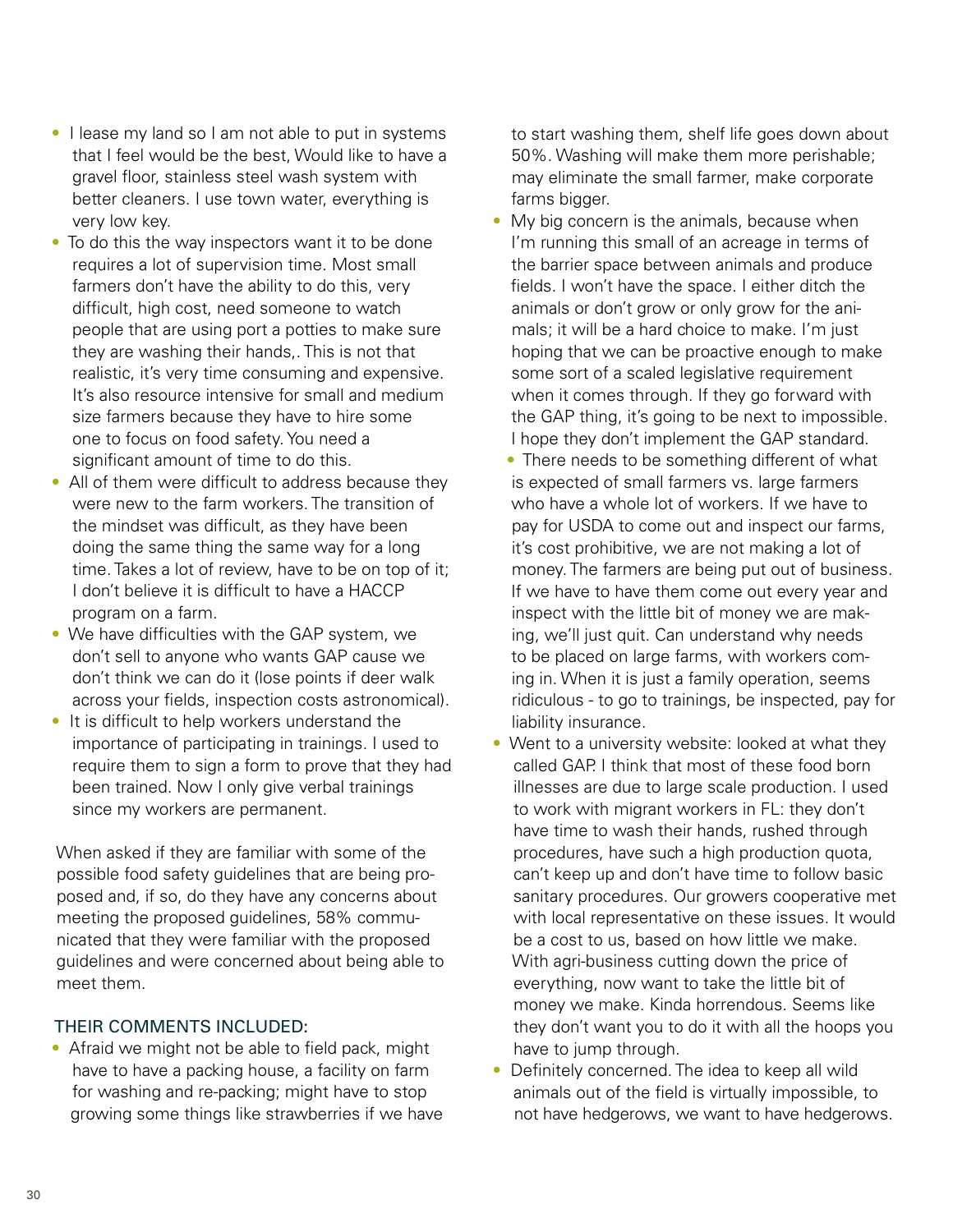- Most difficult for a diversified farm is the sheer #s we are dealing with, so many different vegetables, enormous amount of record keeping if we need to document more and more pieces of growing and harvesting.
- How painful it is, is yet to be seen. I think overall the food safety piece we need to take in a more formal and structured way so we can demonstrate that we take it in a serious way. Food safety may be being used as a tool to limit growth of small farms. Distressed to see some thing like GAP, which seems so philosophically wrong

#### LIABILITY INSURANCE:

Seventy two percent of the farmers indicated that they had product liability insurance. Sixty four percent indicated that they have customers who require this kind of coverage. Customers that require product liability insurance included grocery stores, wholesale distributors, retailers, farmers markets, property owner, and certain CSA customers. Of the farmers who carried product liability insurance, 50% indicated that they had options, 19% indicated that they didn't have options, and 31% said that they did not look into options other than the one they signed up for. Sixty seven percent of these farmers indicated that they did not have any difficulties in finding out information about product liability insurance coverage or in securing this coverage.

#### ADDITIONAL COMMENTS FROM FARMERS:

1. Food outside country no regulation, need to provide more jobs in country, packaged food from Vietnam, China (at Asian stores), waste the money for our nation, support our community/ nation/ country

2. What I keep telling everybody here is one outbreak at a farmers market and it's going to affect everybody. We need to be proactive, because this country is reactionary. It's important for everybody to have a food safety program. There are efforts out there that I want to pay attention to, want to massage these efforts so [they are] friendly to small farmers; [I'm] concerned that urban food security efforts are going to get hit hard with this.

3. Excited that groups like CFSC, state departments of agriculture, and other non-profit growers organizations are interested in addressing these issues.

4. Contamination is not only in the field but also in the packing process and at stores because customers handle the products.



PHOTO CREDIT: CAFF